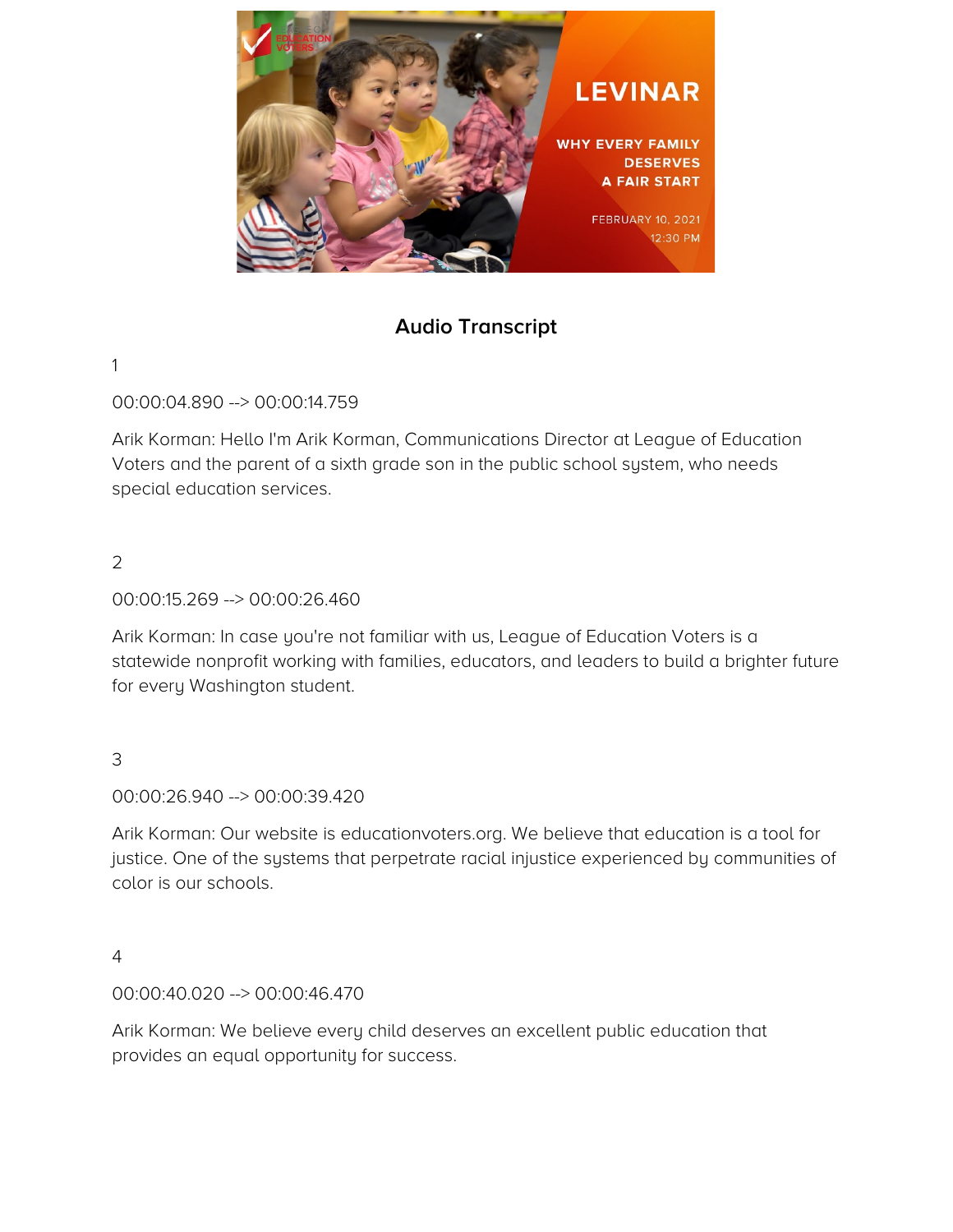#### 00:00:46.980 --> 00:00:58.890

Arik Korman: In order to achieve this, we must pursue radical change in our school systems for equity, justice, and liberation. We must build schools and systems that honor the humanity in every student.

6

### 00:00:59.520 --> 00:01:10.440

Arik Korman: Welcome to our free online webinar series, Lunchtime LEVinars. We started this series seven years ago to share information and build knowledge on important and timely issues.

# 7

00:01:10.980 --> 00:01:15.300

Arik Korman: Today's webinar is about Why Every Family Deserves a Fair Start.

#### 8

00:01:15.900 --> 00:01:24.600

Arik Korman: To access this webinar in Spanish, in your webinar controls at the bottom of your screen, click Interpretation, which is the icon that looks like a globe.

#### 9

#### 00:01:24.990 --> 00:01:32.520

Arik Korman: Then click Spanish and, if you want to hear only Spanish without the original English in the background, click Mute Original Audio.

#### 10

00:01:32.970 --> 00:01:41.970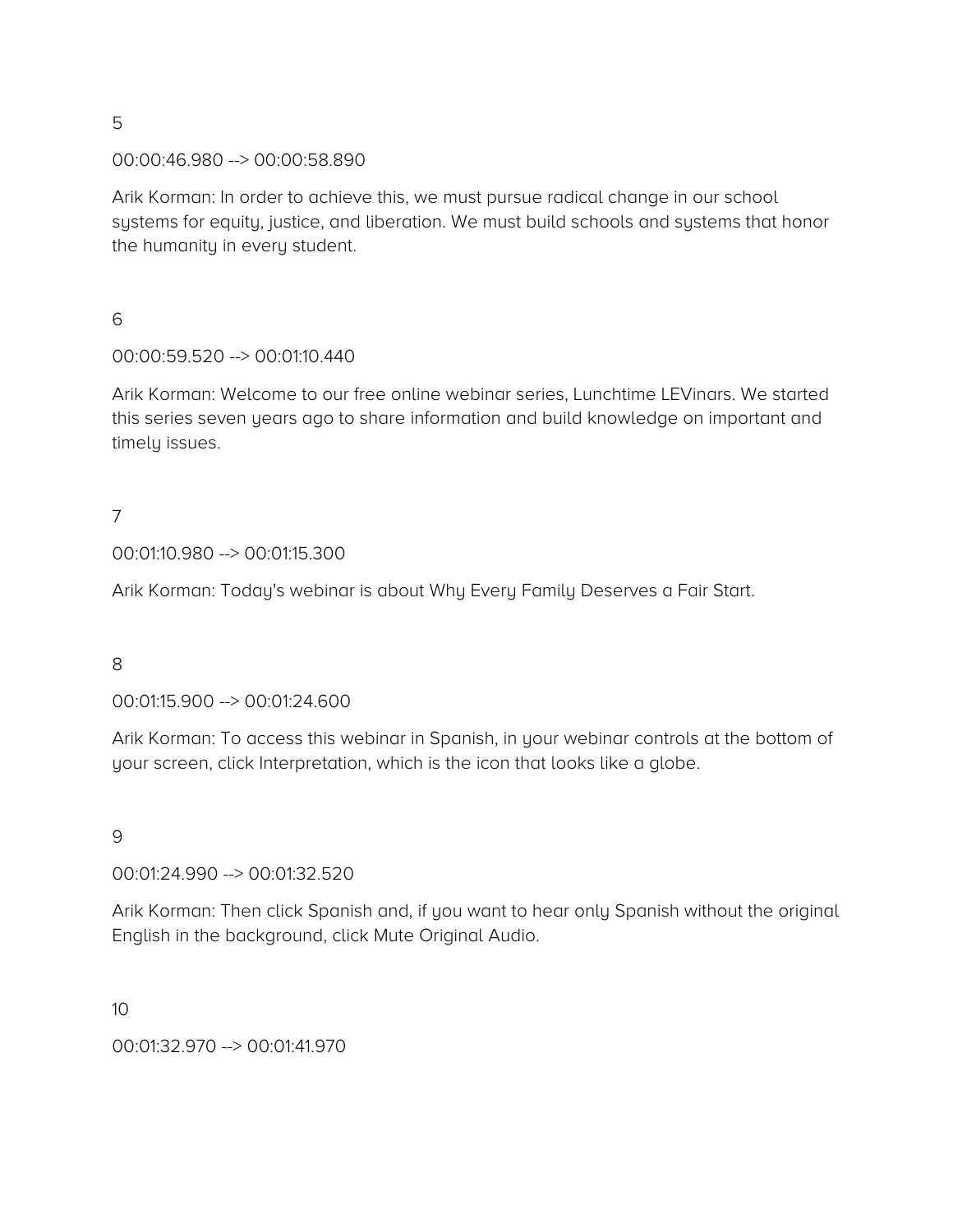Arik Korman: Special thanks to Claudia A'Zar, who is our interpreter. If you have any technical issues, feel free to use the chat function, which I will monitor throughout the webinar.

11

### 00:01:42.360 --> 00:01:47.850

Arik Korman: We also are offering closed captioning, so just click on the Captions button, which is at the bottom of your screen.

### 12

00:01:48.810 --> 00:02:02.280

Arik Korman: Early learning matters for our families our businesses and our future, even before the COVID pandemic. Lack of affordable childcare was costing \$6.5 billion annually in lost revenue and growth.

### 13

00:02:02.790 --> 00:02:13.140

Arik Korman: Strong investments in childcare, quality pre-K, and other birth to five services can make sure that all children are thriving and help Washington get back to work.

14

00:02:13.770 --> 00:02:26.760

Arik Korman: Our presenters today are Washington state Representative Tana Senn and Senator Claire Wilson, prime sponsors of the Fair Start for Kids Act, which is House Bill 1213 and Senate Bill 5237.

15

00:02:27.360 --> 00:02:39.690

Arik Korman: They will explain how their omnibus legislation will take strong steps to address early learning and child care, affordability, access, and the economic crisis. They will also answer your questions.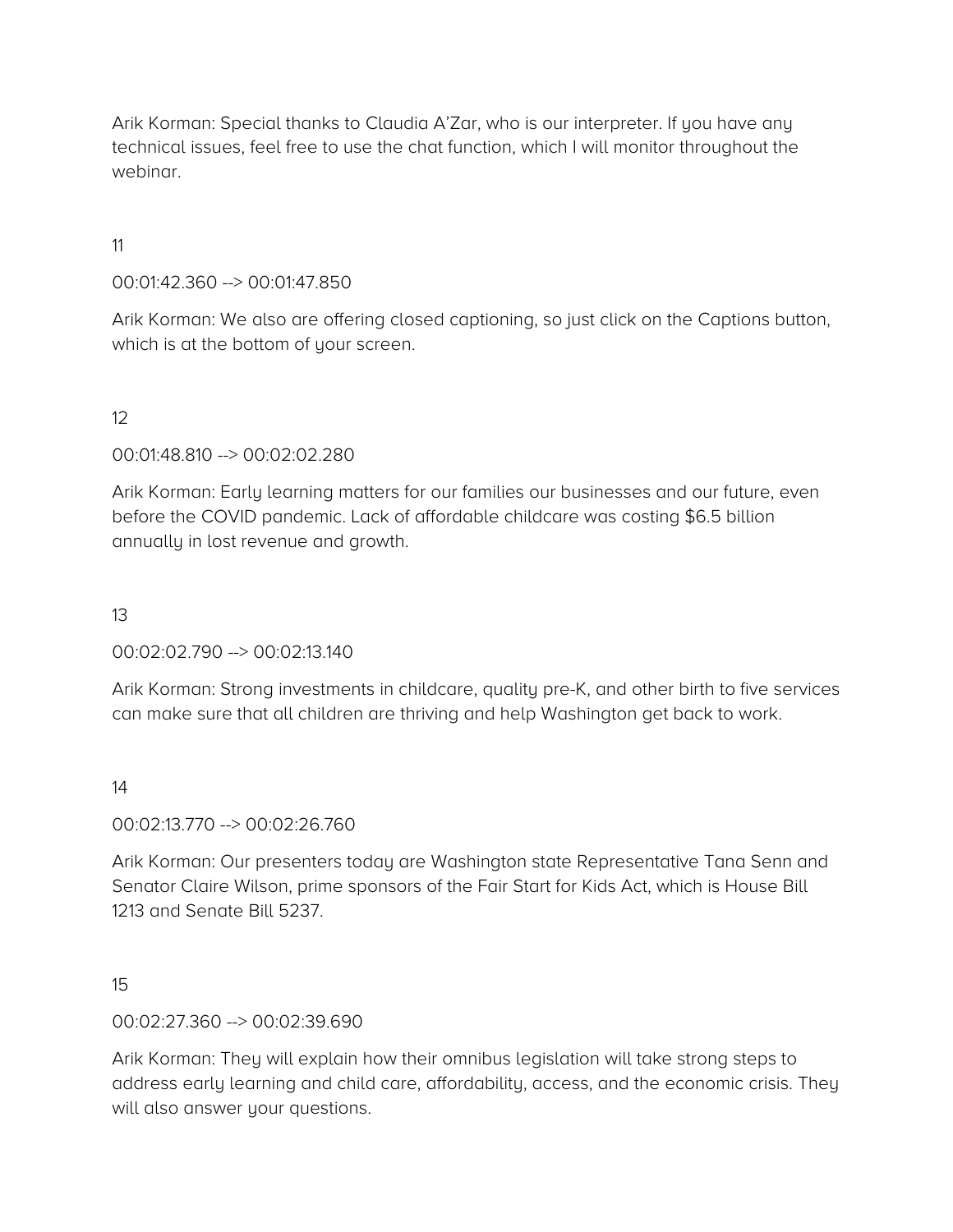00:02:40.710 --> 00:02:49.620

Arik Korman: A couple of housekeeping items before we begin. You'll notice a Q & A function at the bottom of your screen. This is a space for you to submit questions to us.

### 17

### 00:02:50.130 --> 00:03:07.980

Arik Korman: As always, feel free to send any feedback about the webinar quality to us on the chat function or at [info@educationvoters.org.](mailto:info@educationvoters.org) And speaking of the chat function, you're welcome to use it to check in and comment on anything you hear. I'm going to stop my screen share.

#### 18

#### 00:03:09.720 --> 00:03:16.320

Arik Korman: As a working mom with two kids, Representative Tana Senn brings an important perspective to legislative issues.

#### 19

#### 00:03:16.680 --> 00:03:27.030

Arik Korman: She consistently advocates for busy families through policies that address education and community needs, and seeks upstream solutions to prevent crises before they occur.

#### 20

#### 00:03:27.660 --> 00:03:38.040

Arik Korman: As a state representative for the 41st legislative district, Tana chairs the Children, Youth & Families Committee and sits on the Local Government Committee and the Appropriations Committee.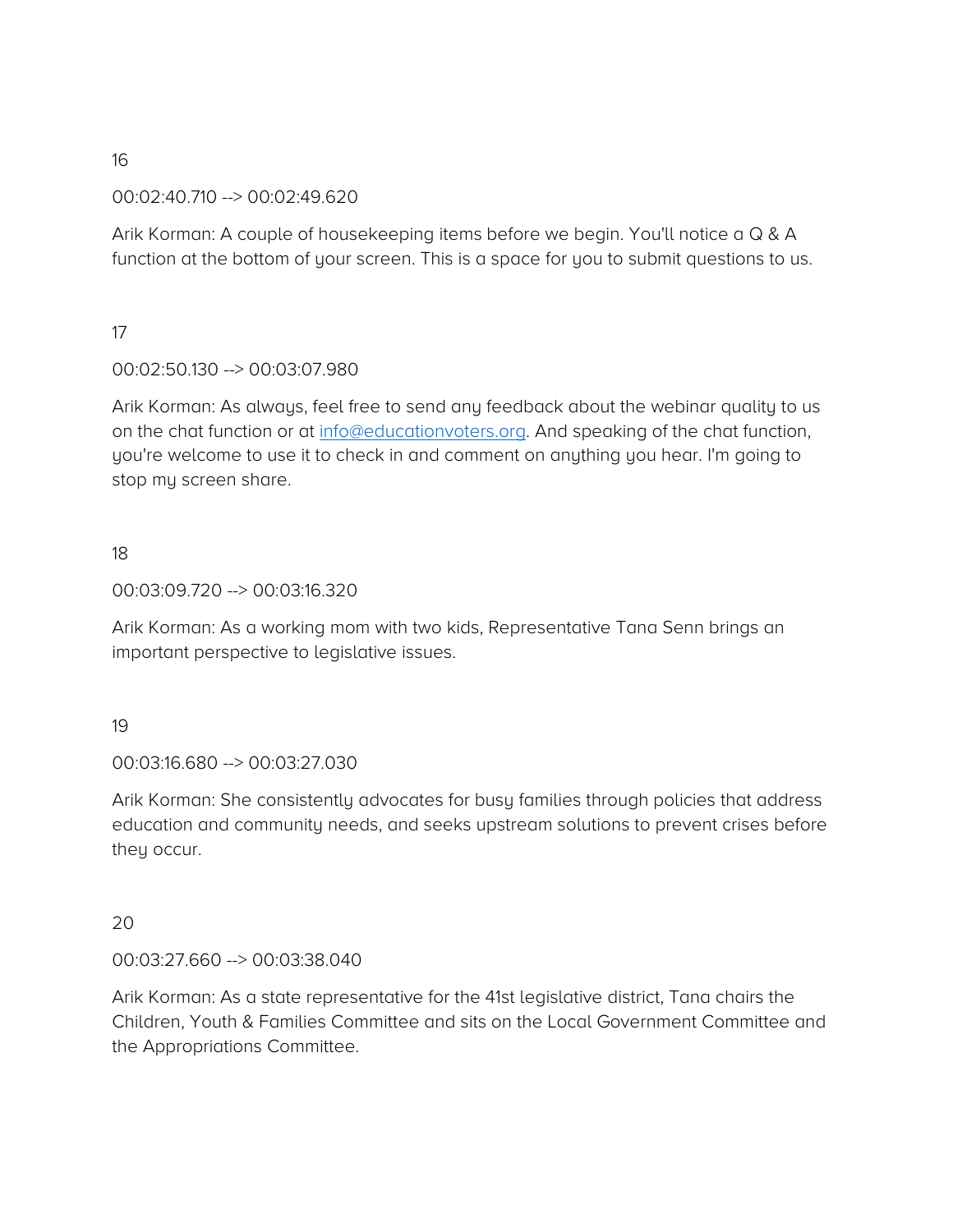00:03:38.550 --> 00:03:45.510

Arik Korman: Tana has championed legislation to make child care more affordable and accessible, keep our families safe from gun violence,

### $22$

00:03:45.960 --> 00:03:52.590

Arik Korman: close the gender pay gap, and secure access to mental health services and social emotional learning for our kids.

### 23

00:03:53.160 --> 00:03:59.460

Arik Korman: Tana served as one of the first co-chairs of the Oversight Board for the Department of Children, Youth and Family Services.

### 24

00:04:00.150 --> 00:04:04.860

Arik Korman: After earning a Master's Degree in Public Policy and Administration from Columbia University,

### 25

00:04:05.220 --> 00:04:14.700

Arik Korman: Tana worked for 15 years in government relations and communications in the private, nonprofit, and philanthropic sectors before her tenure on the Mercer Island City Council.

26

00:04:15.420 --> 00:04:27.210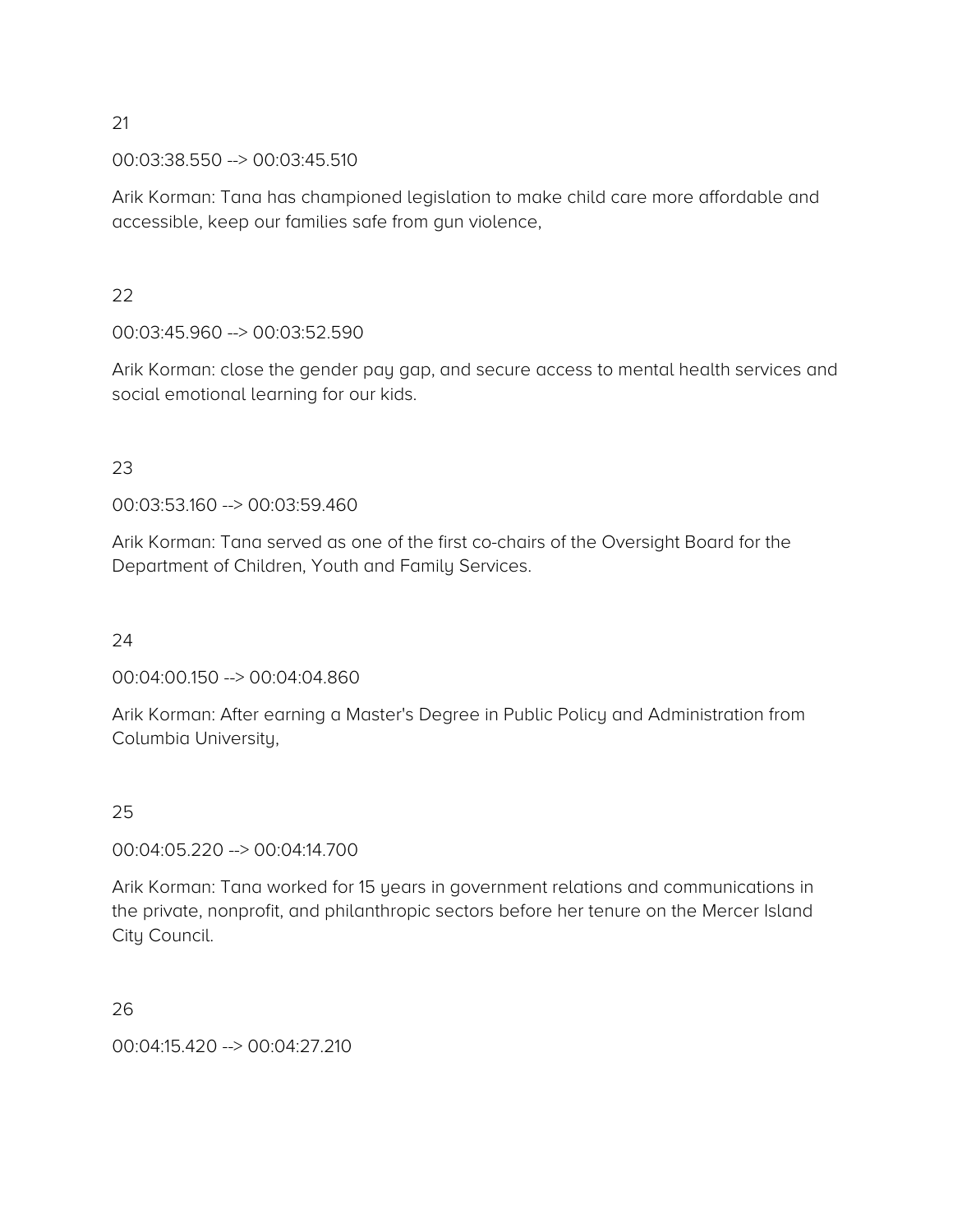Arik Korman: Tana serves as Co-President of the National Association of Jewish Legislators, as well as on the board of Hopelink and the Advisory Board of the UW Masters of Applied Child and Adolescent Psychology Program.

# 27

00:04:27.600 --> 00:04:44.640

Arik Korman: She has held previous board roles (at) the National Breast Cancer Coalition, the Jewish Federation of Greater Seattle, Mercer Island Youth & Family Services Foundation, and the Island Park Elementary School PTA. Tana, her husband, two children, and their big black lab live on Mercer Island.

### 28

00:04:45.720 --> 00:04:56.670

Arik Korman: Senator Claire Wilson's legislative work has built on her 25 years at the Puget Sound Educational Services District, where she was an administrator in early education and family involvement.

#### 29

00:04:57.150 --> 00:05:09.390

Arik Korman: Prior to that, Claire taught pregnant and parenting teens at Mt. Tahoma High School and was a senior grants and contracts manager for the city of Seattle's teen parent program.

#### 30

00:05:10.590 --> 00:05:15.090

Arik Korman: Elected to the Senate in 2018, Claire quickly rose to the ranks of Senate leadership as Assistant Majority Whip,

31

00:05:15.480 --> 00:05:25.680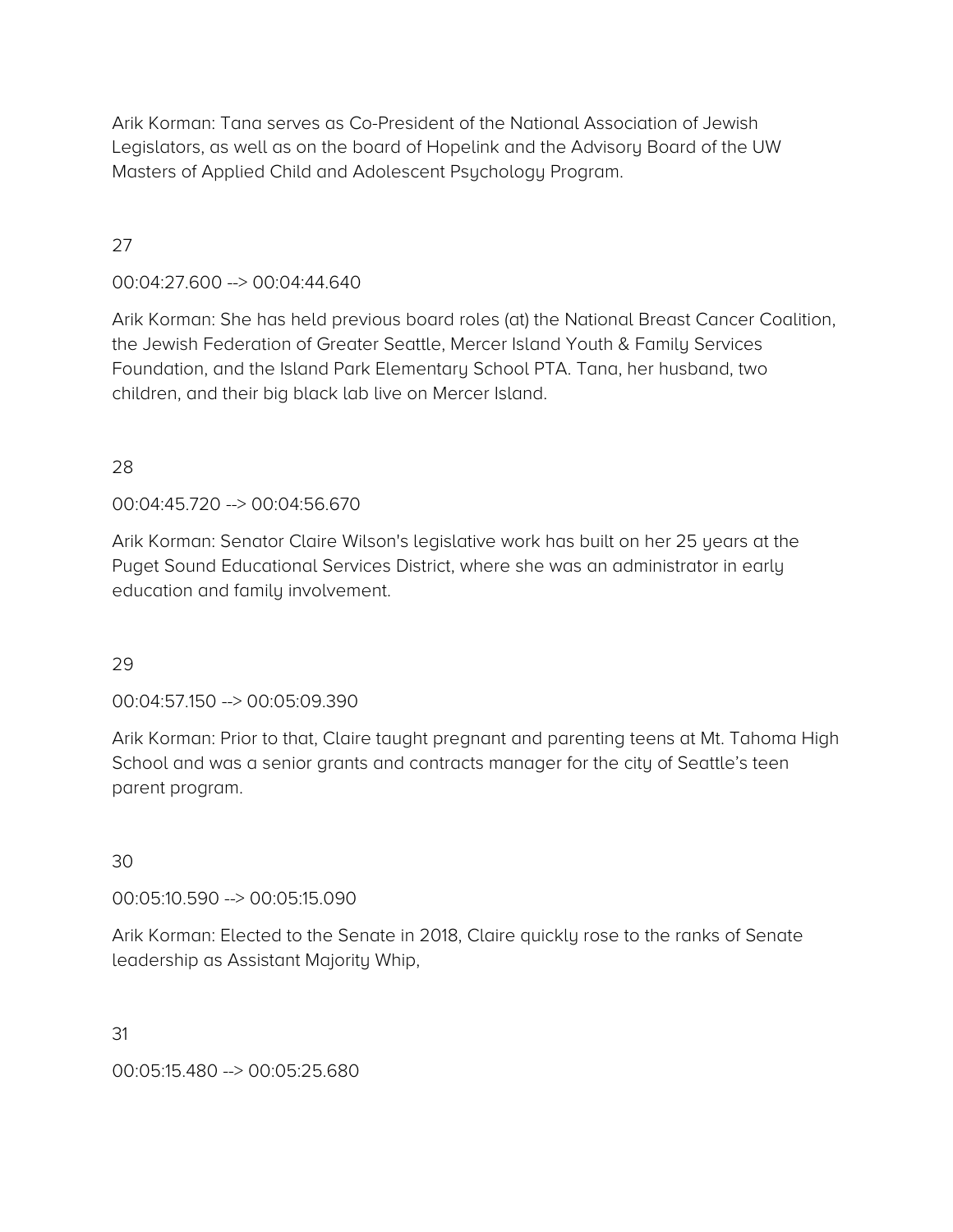Arik Korman: one of two lawmakers responsible for knowing whether key legislative proposals have the support to pass out of the Senate and when it makes the most sense to call them to the floor for a vote.

32

00:05:26.370 --> 00:05:30.240

Arik Korman: As Vice Chair of the Senate Early Learning & K-12 Education Committee,

33

00:05:30.660 --> 00:05:36.990

Arik Korman: Claire's expense extensive experience with education and families has informed a wide range of legislation.

### 34

00:05:37.320 --> 00:05:44.730

Arik Korman: She has sponsored numerous bills to improve academic success by expanding access to child care for teen parents attending high school

#### 35

00:05:45.120 --> 00:05:54.000

Arik Korman: and eligibility to the Early Childhood Education and Assistance Program. Her most ambitious legislation to date has been the Early Care and Education Act,

36

00:05:54.360 --> 00:06:03.750

Arik Korman: a comprehensive vision of how to most effectively and efficiently coordinate the multitude of services available to help students succeed during their critical early years.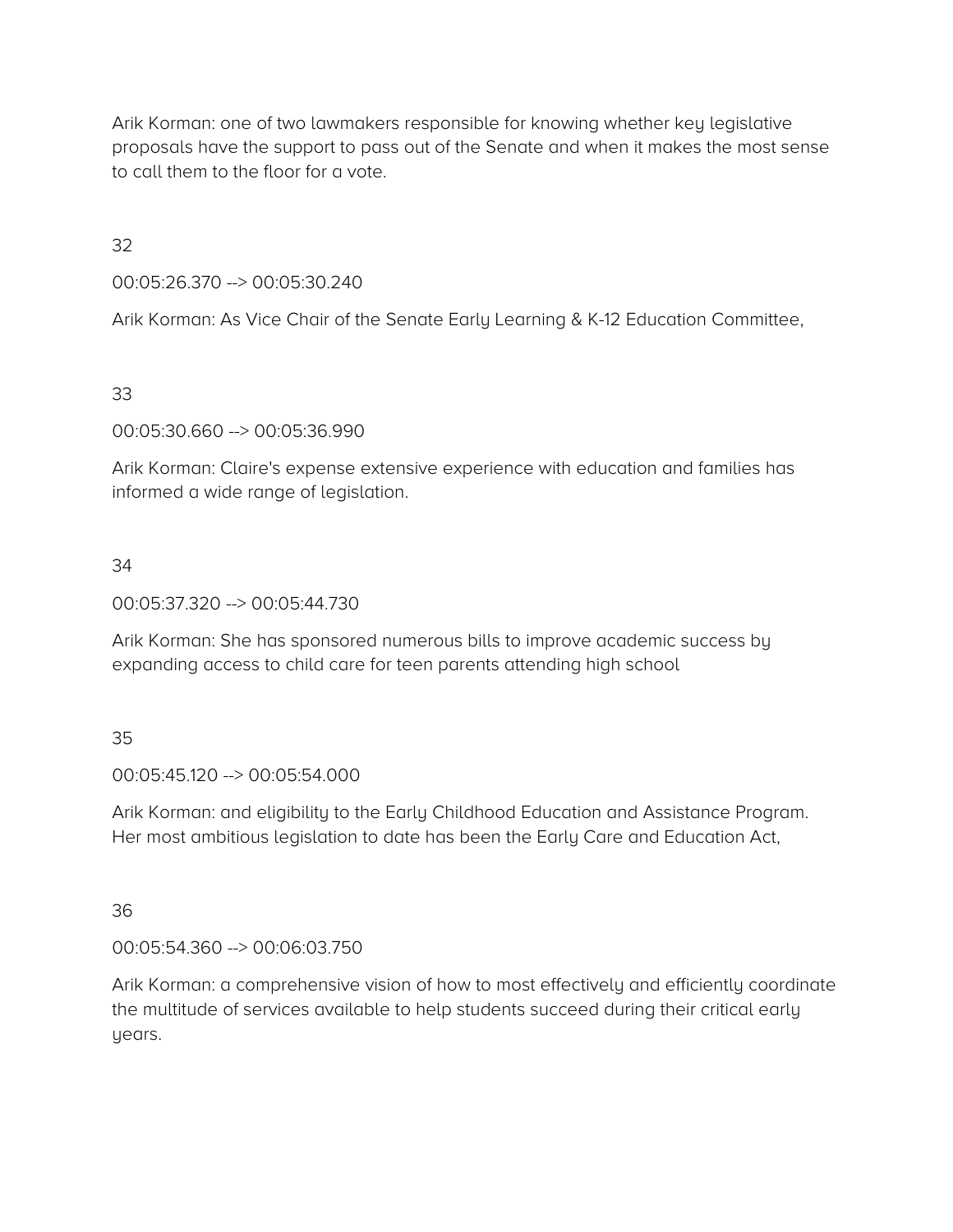00:06:04.320 --> 00:06:16.680

Arik Korman: Claire also authored legislation that requires the comprehensive, medicallyaccurate sexual health education curriculum currently available in most school districts to be offered to students in all districts.

38

00:06:17.940 --> 00:06:24.570

Arik Korman: In addition to our legislative roles, Claire serves on the task force on Improving Institutional Education Programs and Outcomes,

### 39

00:06:24.870 --> 00:06:31.740

Arik Korman: whose focus is to improve the coordination and delivery of education services to youth involved with the juvenile justice system,

40

00:06:32.100 --> 00:06:36.720

Arik Korman: and the Washington State Leadership Board – formerly the Association of Washington Generals.

#### 41

00:06:37.140 --> 00:06:47.400

Arik Korman: The Board operates Washington World Fellows, a study abroad and college readiness fellowship program, and collaborates with the lieutenant governor to administer Boundless Washington,

42

00:06:47.730 --> 00:06:55.230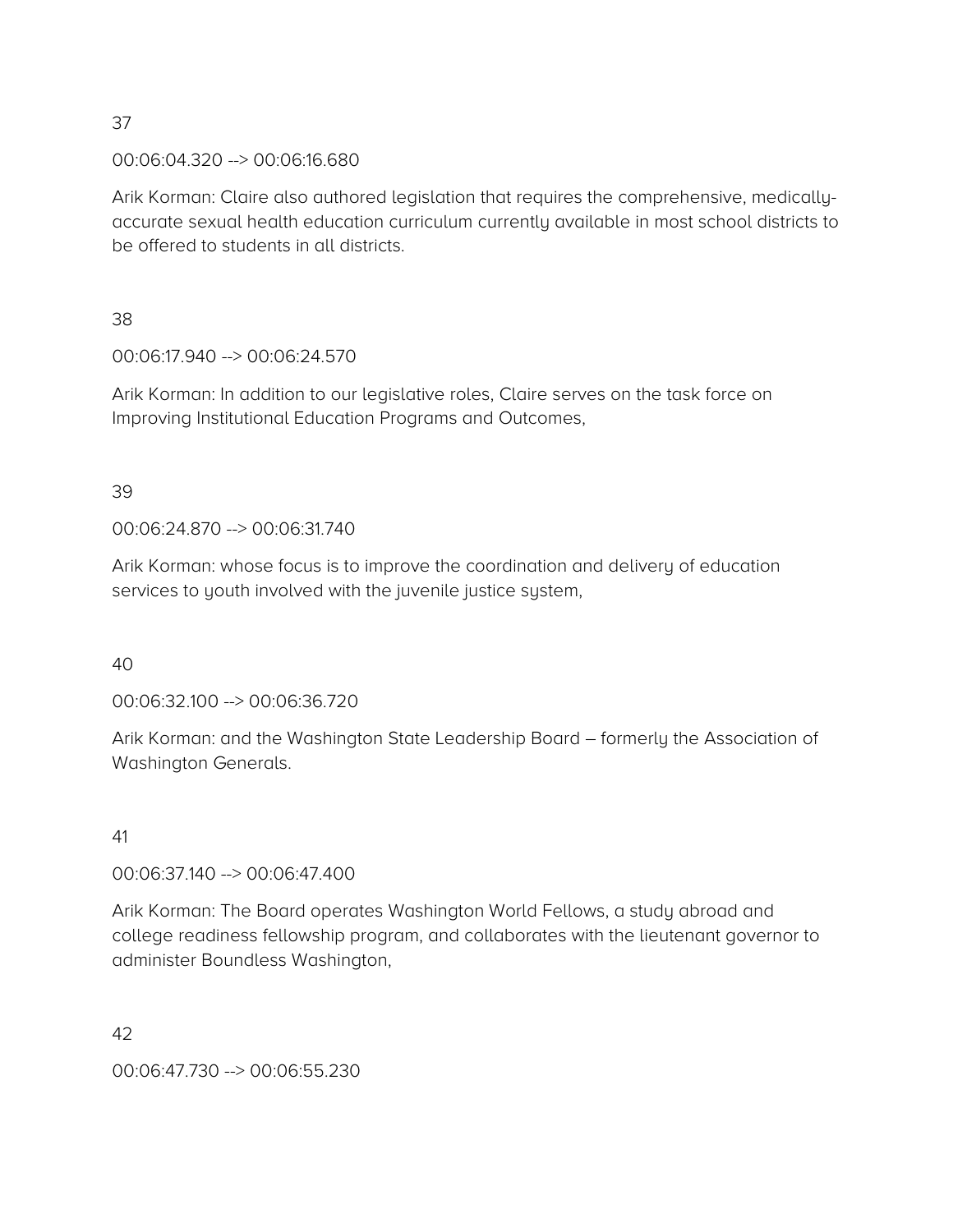Arik Korman: a statewide program that integrates fun, challenging outdoor activities with leadership development training for young people with disabilities,

43

00:06:55.590 --> 00:07:03.990

Arik Korman: and the Legislative Youth Advisory Council made up of young people between the ages of 14 and 18 to examine issues of importance to youth.

44

00:07:04.650 --> 00:07:11.910

Arik Korman: Claire identifies as a lesbian woman and mother, and is one of seven LGBTQ lawmakers in the Washington state Legislature.

45

00:07:12.300 --> 00:07:18.750

Arik Korman: A longtime residents of the 30th Legislative District, she has lived in South King County since 1999.

46

00:07:19.260 --> 00:07:28.710

Arik Korman: Her district includes Federal Way, Algona, Pacific, Milton, Des Moines, and Auburn. Welcome Representative Senn and Senator Wilson!

47

00:07:29.700 --> 00:07:43.140

Arik Korman: Before we get going, I know Representative Senn will have a wonderful PowerPoint to show how the Fair Start for kids Act works – the components of it – but Senator Wilson, I want to give you the opportunity to make some opening remarks.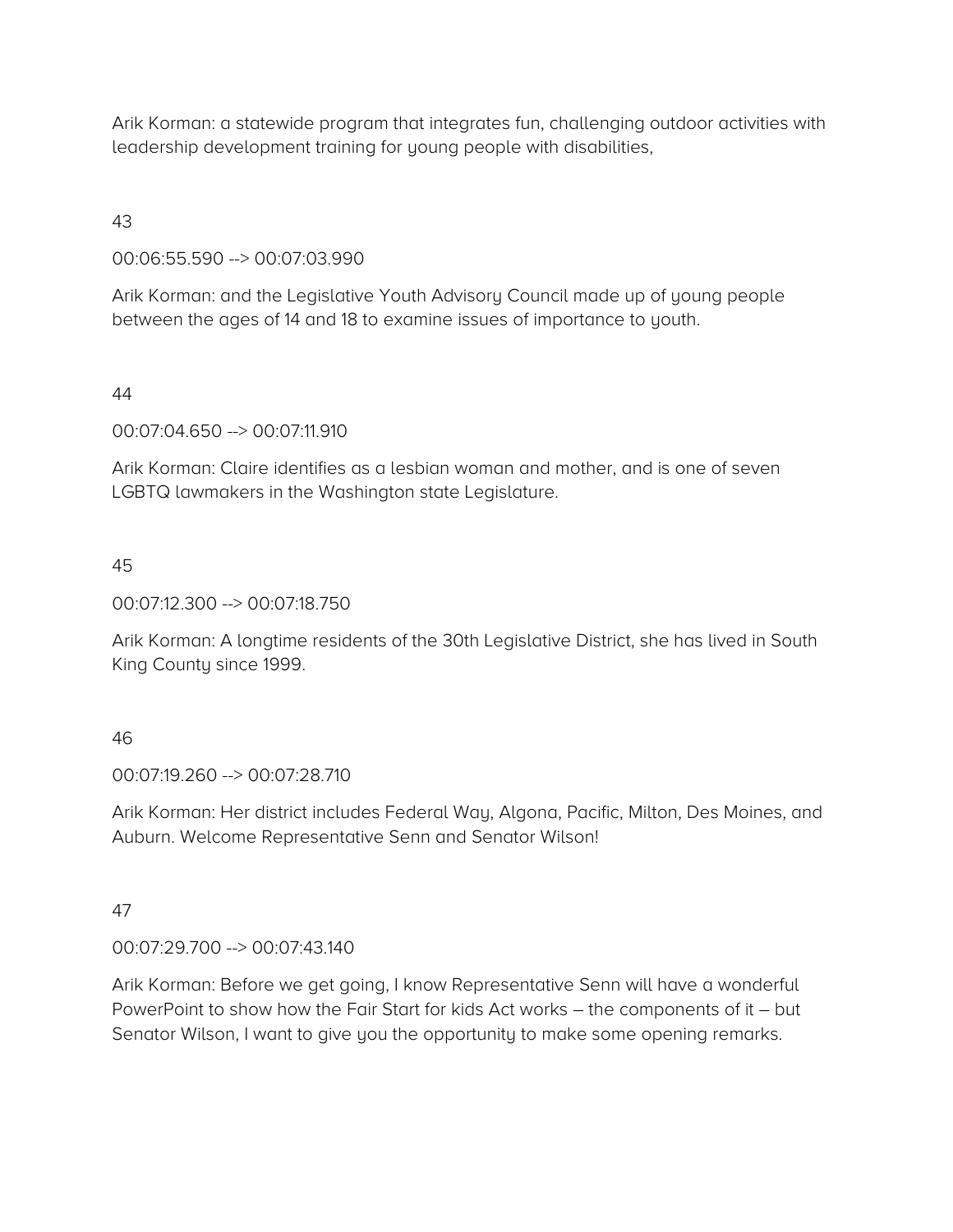00:07:46.110 --> 00:07:54.180

Claire Wilson: And of course, just as I'm ready to do that, you're going to hear my dog barking in the background, because someone is walking by my home,

49

00:07:54.900 --> 00:08:04.260

Claire Wilson: which is the downfall of virtual nature of this, but the upside of that is that we're with all of you today, and I'm just really happy to be here.

50

00:08:04.590 --> 00:08:13.770

Claire Wilson: And I guess my opening remarks are as you've heard, both Rep. Senn and I have been working on trying to provide access and opportunity for families and children.

51

00:08:15.030 --> 00:08:19.770

Claire Wilson: The whole time that I've been in the Senate, and I know the entire time that she's been in the House,

52

00:08:20.100 --> 00:08:30.990

Claire Wilson: probably one of the best experiences for me is the last few sessions being able to work together again, cross-chamber, making sure that we are

53

00:08:31.710 --> 00:08:39.840

Claire Wilson: caring for and lifting up the voices of those not only that need service and support, but those in the industry that have been providing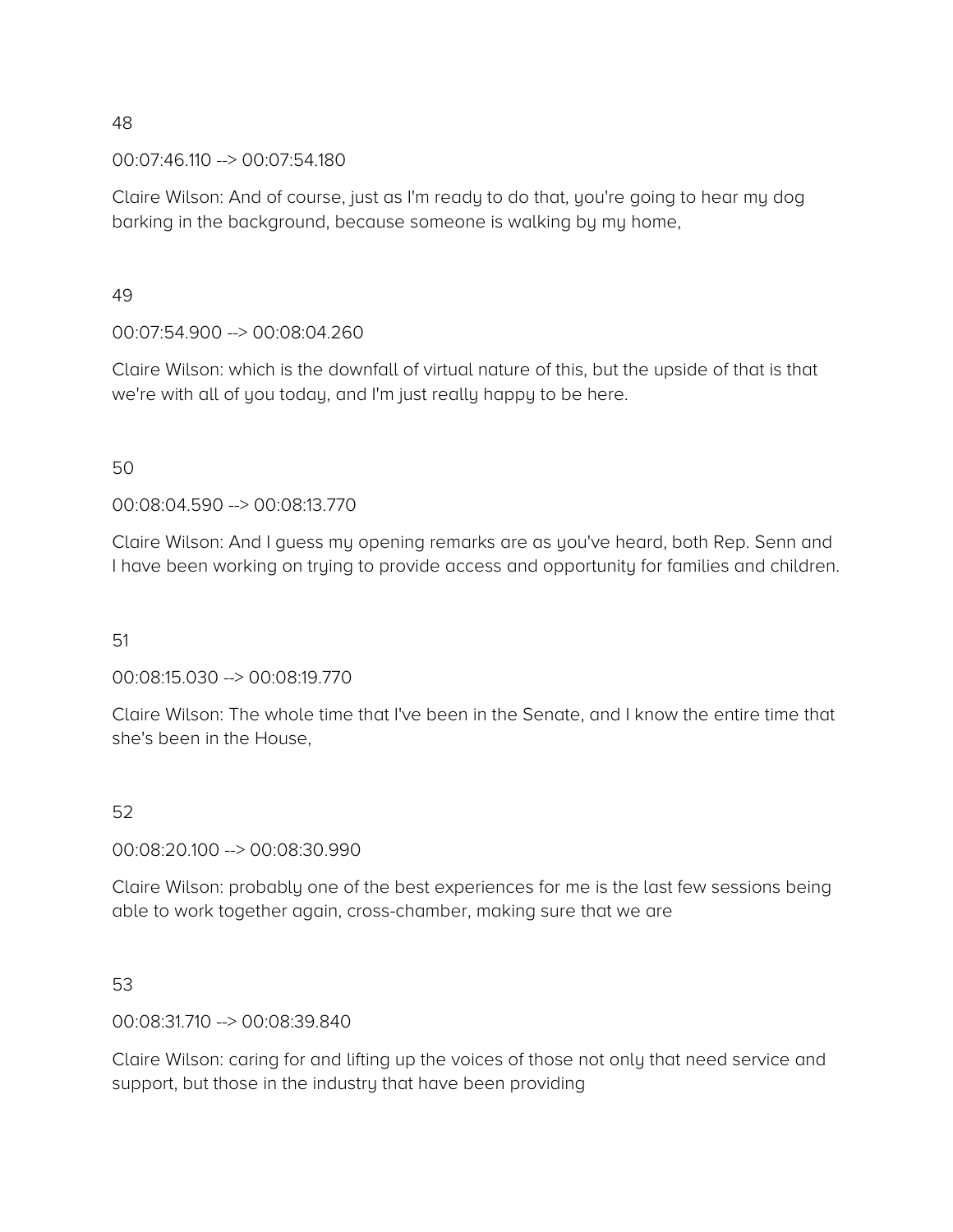00:08:40.140 --> 00:08:45.480

Claire Wilson: service and support for so long to kids and families all across our state.

### 55

00:08:45.810 --> 00:08:54.360

Claire Wilson: And that you know we are not an institution. When we think about early care, education, we are informal systems coming together to meet the needs of families.

### 56

00:08:54.690 --> 00:09:00.960

Claire Wilson: It looks different in every community, but the quality is there, and now we need to make sure the support is there as well.

### 57

00:09:01.290 --> 00:09:09.930

Claire Wilson: And, as you know, you mentioned early on, we already knew it was a problem. It's been one we've been trying to solve, for many, many, many years.

### 58

00:09:10.380 --> 00:09:21.990

Claire Wilson: The pandemic only exacerbated what we already knew and so, as we move forward, I think the most exciting thing with the Fair Start for Kids Act is it's not only Rep. Senn and I

59

00:09:22.380 --> 00:09:32.880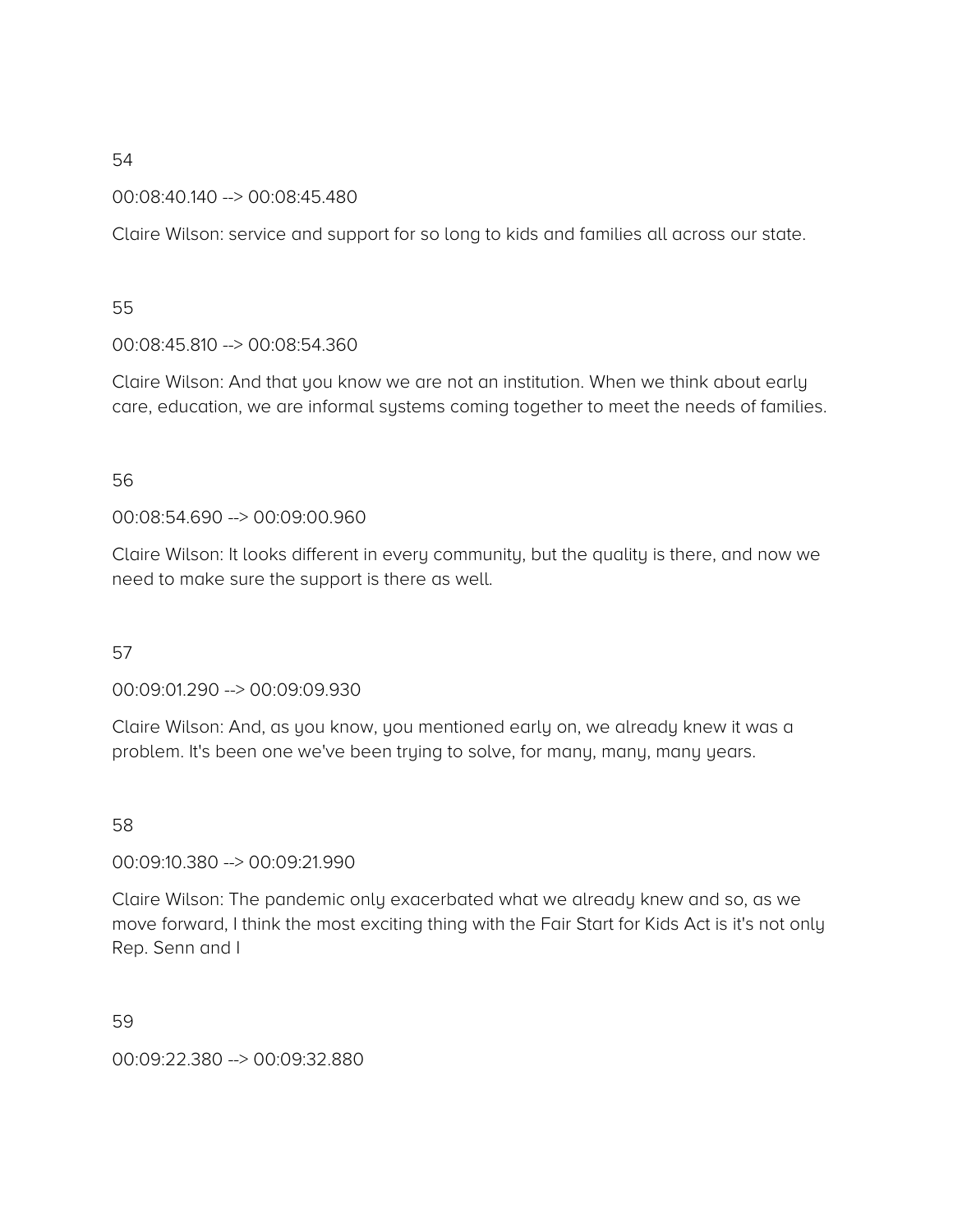Claire Wilson: that are talking about it, but every other Member that thinks about economic recovery and thinks about what it means to come back to work and to come back to school.

60

00:09:33.390 --> 00:09:39.120

Claire Wilson: Because what this legislation also does is meet the needs of families who have school-age children like your own.

61

00:09:39.510 --> 00:09:46.590

Claire Wilson: And that in the past, I don't think people really understood that school was the care setting for children.

### 62

00:09:46.950 --> 00:09:58.410

Claire Wilson: And again, the pandemic changed that whole environment and the whole landscape as we move forward. So as I pass this off to Rep. Senn, thanks so much for the opportunity.

#### 63

00:09:58.740 --> 00:10:09.660

Claire Wilson: Hopefully you'll see that we have addressed the needs that we've heard from stakeholders that we've been working with for really the past two sessions, and that we will see things on the other side

64

00:10:10.710 --> 00:10:15.240

Claire Wilson: and be able to do some wonderful things for the state of Washington and the families that live here.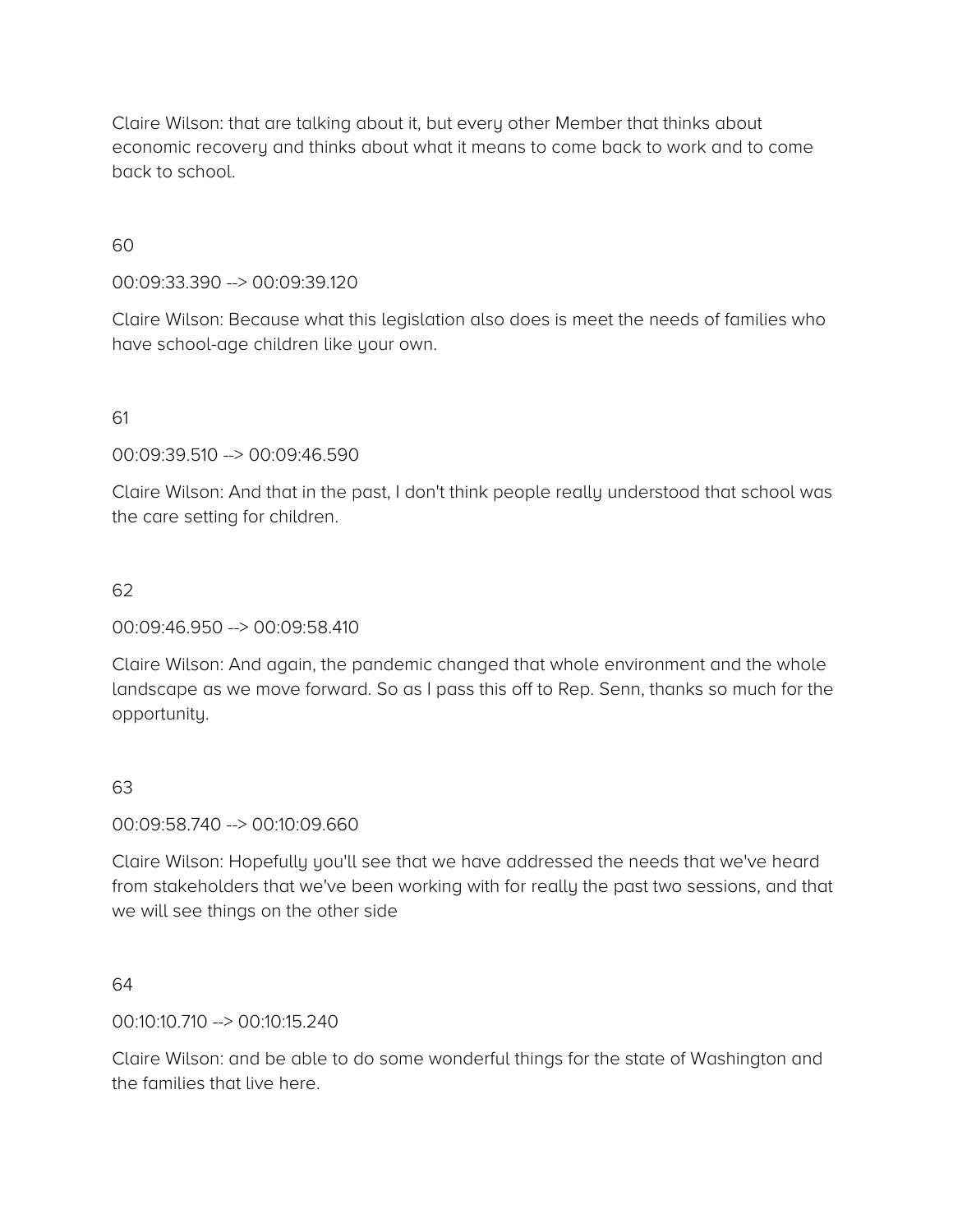00:10:21.840 --> 00:10:23.700

Arik Korman: Oh Representative Senn, you are on mute.

66

00:10:28.290 --> 00:10:35.760

Tana Senn: Thank you. That is going to happen 1000 times this legislative session. Thank you, Senator Wilson and Arik

67

00:10:36.450 --> 00:10:53.130

Tana Senn: for inviting me to join you and for focusing on early learning as part of a key strategy to making sure that all of our students succeed. So, as you have mentioned, what we know is that childcare is really part and parcel not only of education, but of the economy.

68

00:10:54.630 --> 00:10:55.380

Tana Senn: And

69

00:10:56.490 --> 00:11:05.820

Tana Senn: you know, needless to say, the benefits of childcare are really front and center right now for businesses. We've been hearing

70

00:11:06.330 --> 00:11:17.100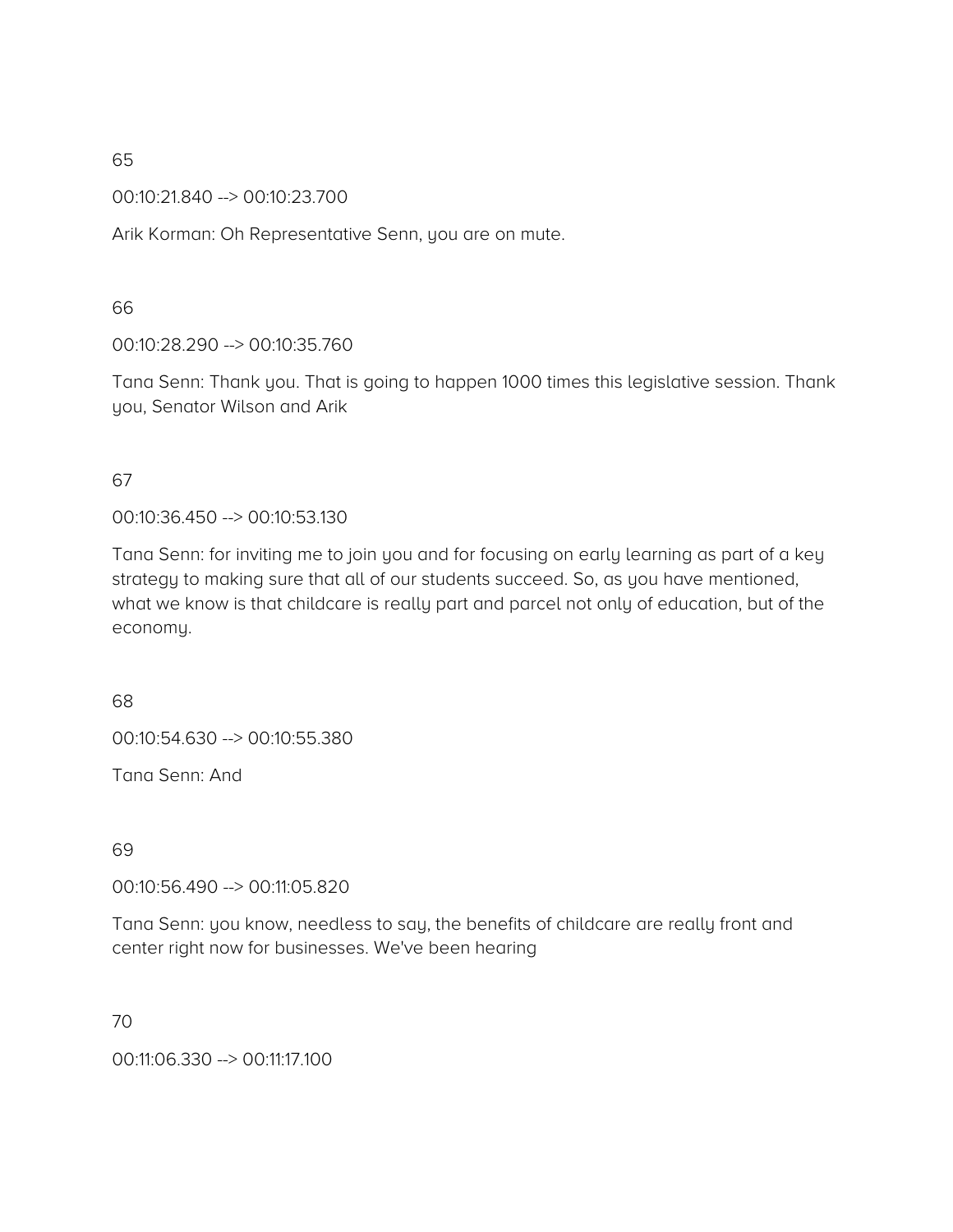Tana Senn: nonstop and been working closely with the Association of Washington Business about their need for childcare because parents – working parents and students – need childcare to go to work and to succeed.

### 71

00:11:17.550 --> 00:11:27.000

Tana Senn: And, of course, the importance of having someplace that's high quality for those kids is critical, so it's the business, it's the parents, and it's the kids.

# 72

00:11:27.480 --> 00:11:43.020

Tana Senn: And it's really also a key racial equity strategy. Unfortunately, you know at least 50% of our kids start kindergarten already behind, but that is just on average and our kids of color tend to be less ready than others, as well.

### 73

00:11:44.370 --> 00:11:48.870

Tana Senn: Also, it's key to really think about childcare is that it is a broken market.

#### 74

00:11:49.560 --> 00:11:54.990

Tana Senn: So when we talk about, well, why do we need state investments, why is this happening?

#### 75

00:11:55.290 --> 00:12:04.560

Tana Senn: You know, small businesses who are these childcare businesses, they can't raise prices, even though there's such high demand because there's only so much the parents can afford to pay.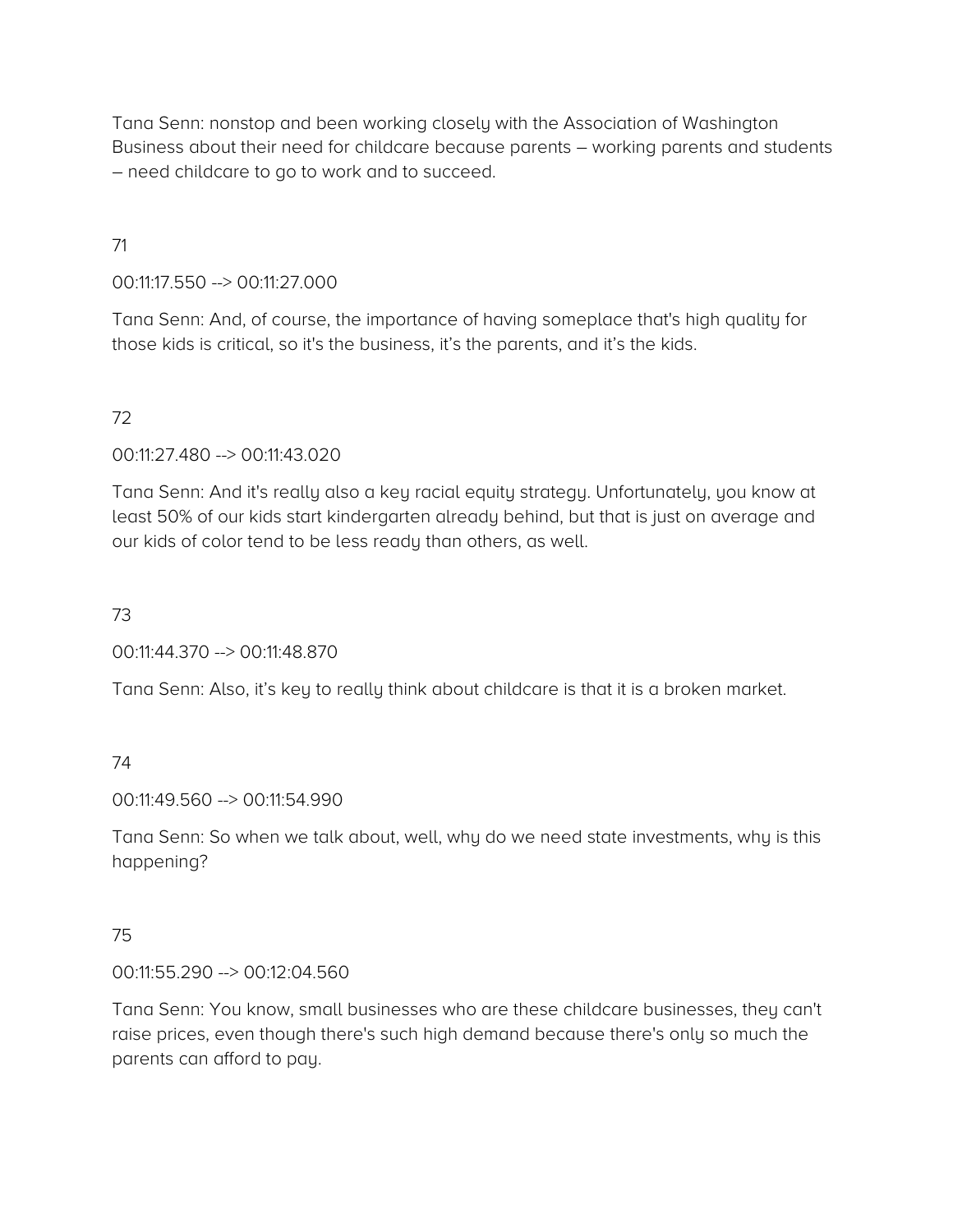00:12:04.860 --> 00:12:19.740

Tana Senn: And so it's not a supply and demand traditional program. It's a broken market. And we know this is a national problem, so it's not about regulations, not about Early Achievers, it's not about having high quality. It's about being a broken market.

77

00:12:20.940 --> 00:12:28.020

Tana Senn: So a few years ago, the Chamber of Commerce, along with the Association of Washington Business and a bunch of other groups, Department of Commerce,

78

00:12:28.980 --> 00:12:32.880

Tana Senn: looked at and put together some actual numbers

79

00:12:33.480 --> 00:12:45.330

Tana Senn: related to the cost of childcare and what they found – and Arik you shared this – the first number is that the Washington economy loses \$6 billion a year just here in Washington, because of the lack of child care.

80

00:12:45.750 --> 00:12:59.040

Tana Senn: And that directly impacts businesses who lose \$2 billion a year. And because parents are late, they're not coming to work because of an emergency of child care, because somebody doesn't take a promotion,

81

00:12:59.610 --> 00:13:06.030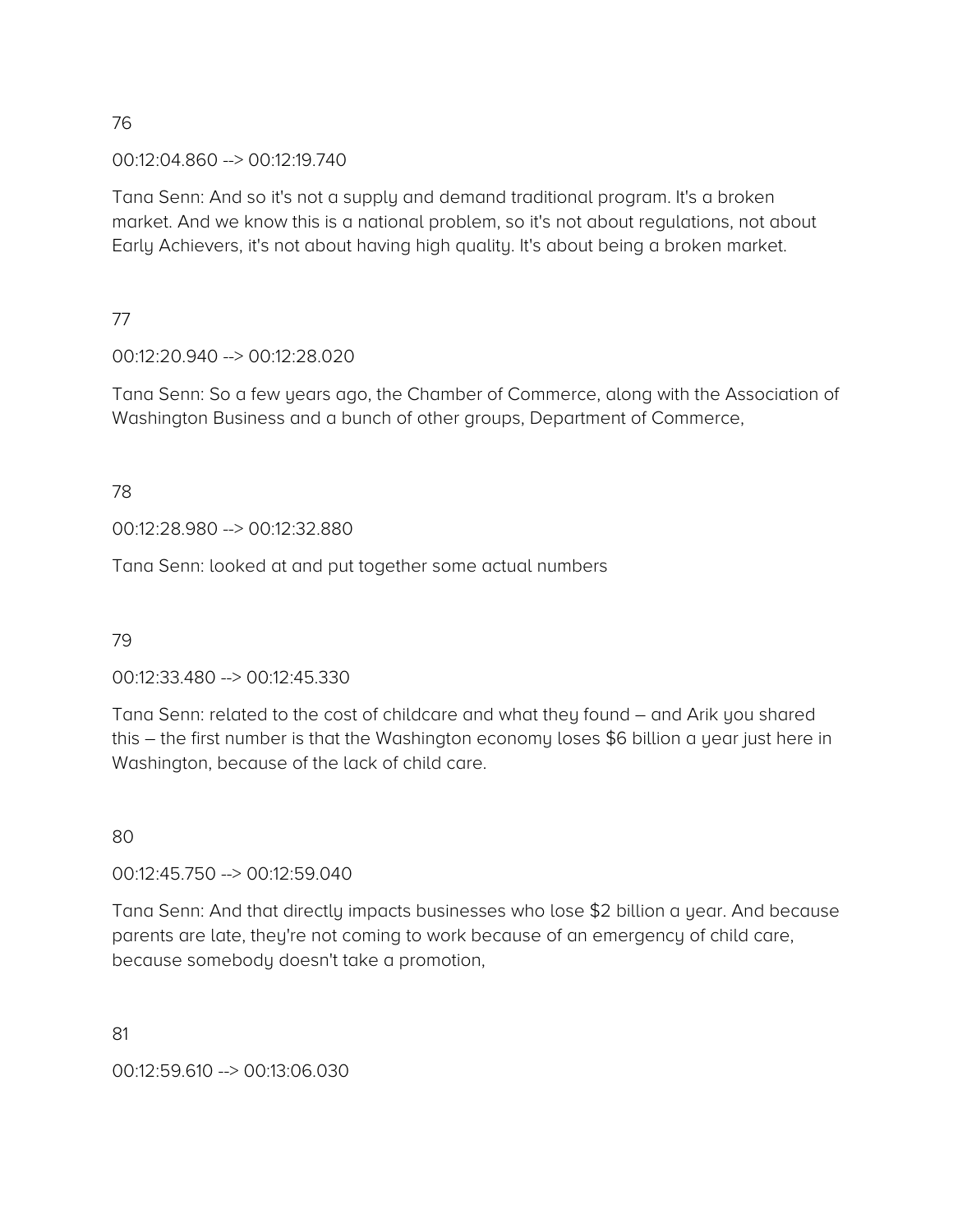Tana Senn: they have to cut back their hours, a whole variety of issues that just directly affect businesses up to upwards of \$2 billion.

82

00:13:06.840 --> 00:13:13.560

Tana Senn: And when we talk about equity and we talk about struggling families, right now, at any time,

### 83

00:13:14.370 --> 00:13:23.310

Tana Senn: this is an important number. Parents forgo \$14 billion a year in Washington state because of lack of childcare.

### 84

00:13:24.270 --> 00:13:31.740

Tana Senn: Again, they don't take that job, they don't take that promotion, they don't go full-time, they don't get their higher ED degree.

#### 85

00:13:32.070 --> 00:13:44.370

Tana Senn: Whatever issue it is, they're forgoing \$14 billion, so think about what we could do for our economy if we actually had childcare. And that all directly means that we have a billion dollars less in tax revenue.

#### 86

00:13:45.630 --> 00:13:52.080

Tana Senn: So as Senator Wilson said, we know that COVID has impacted childcare even more.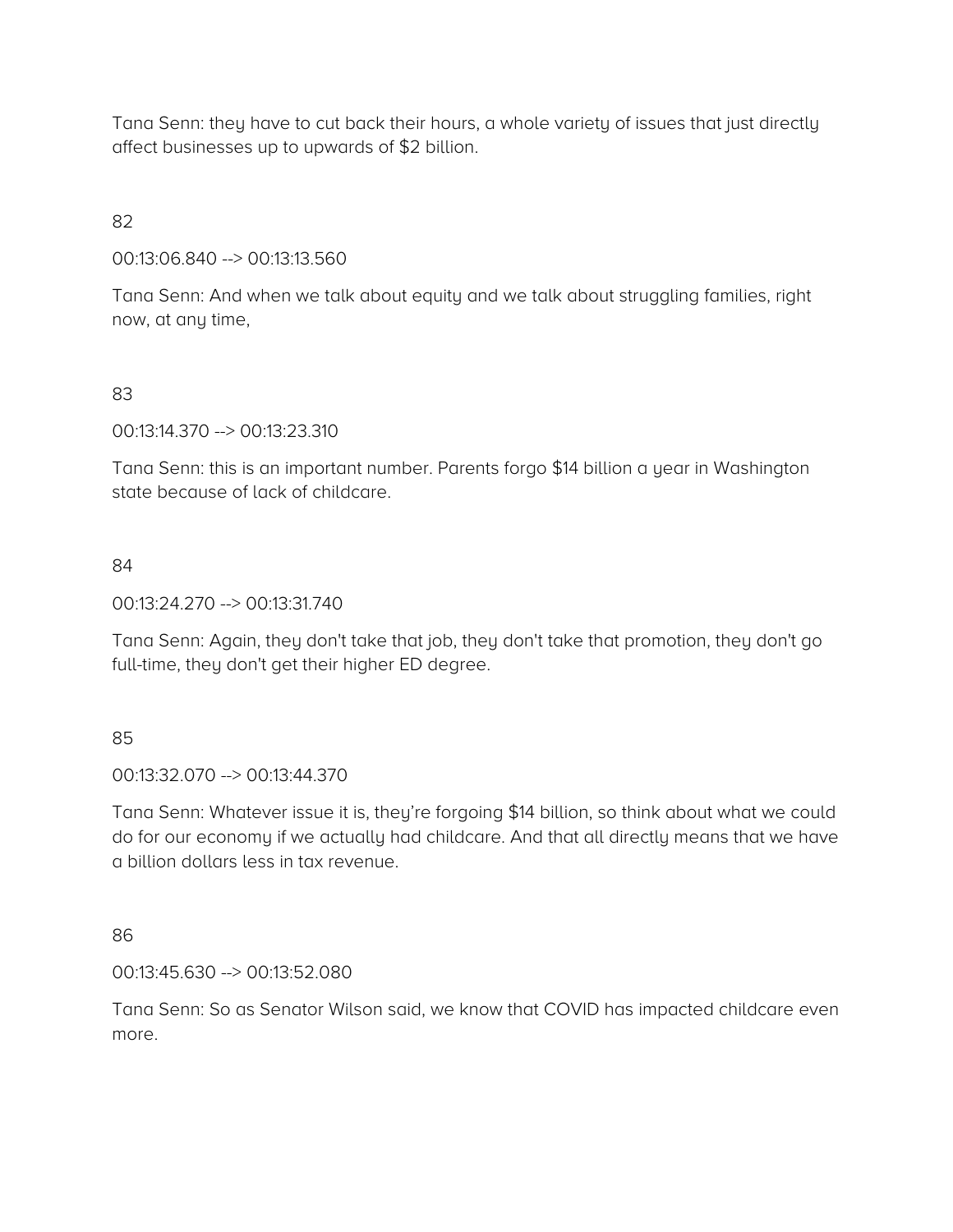00:13:52.770 --> 00:14:03.450

Tana Senn: We have so many essential workers and people who have non-office jobs that can't, you know, can't stay home. Whether you're in health care, in construction, you know,

### 88

00:14:03.960 --> 00:14:14.010

Tana Senn: teachers, whomever it is, they need to have childcare to go to work. And so what has happened is that the risk has really shifted from schools,

### 89

00:14:15.720 --> 00:14:27.030

Tana Senn: who are closed, to childcares who are open, and what that means is that you have all these women of color mainly in childcare, who have no health insurance,

#### 90

00:14:27.630 --> 00:14:37.380

Tana Senn: who are now dealing with school-aged kids and all the way down to infants, all in the same place trying to juggle with additional technology that they weren't trained for.

#### 91

00:14:37.770 --> 00:14:46.380

Tana Senn: And they're not being paid for, and because of health reasons, we've reduced their ratios, and so that just makes it even less profitable.

92

00:14:47.700 --> 00:14:56.400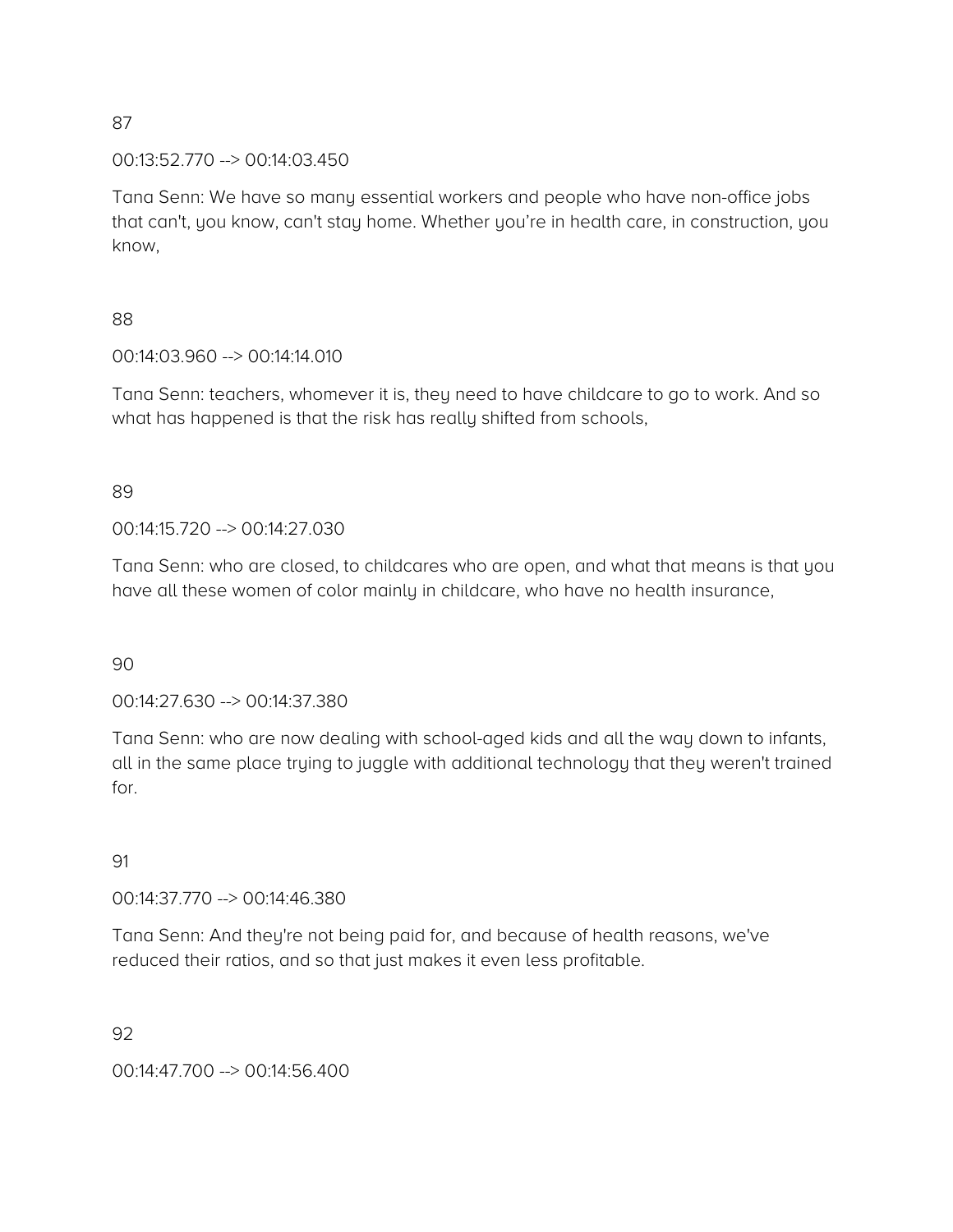Tana Senn: And what we've seen is that a lot of childcares throughout this pandemic, and it's been wavering, so some of these are reopened and some of them are closed.

### 93

### 00:14:56.910 --> 00:15:09.030

Tana Senn: But we've lost capacity in our childcare market significantly. And something that I'm always very passionate about is the impact on women. We're really calling the COVID recession the "She-Cession."

#### 94

00:15:09.690 --> 00:15:16.710

Tana Senn: There was some crazy stat in December that 100% of the jobs lost in the US were by women.

#### 95

00:15:17.520 --> 00:15:34.770

Tana Senn: Not 90%, not 99%, not most. 100% of the job loss in December were women because schools were closed, childcare was closed, after-school programs were on vacation, right? Like it was even worse than every other month so far.

#### 96

00:15:36.000 --> 00:15:47.220

Tana Senn: But the beauty is we have partners like the Association of Washington Business, and Amy Anderson particularly, who constantly says that economic recovery cannot happen without access to childcare.

#### 97

00:15:48.840 --> 00:15:58.560

Tana Senn: So Senator Wilson and I, with hundreds of stakeholders around the state have been working for the past couple years on the Fair Start for Kids Act.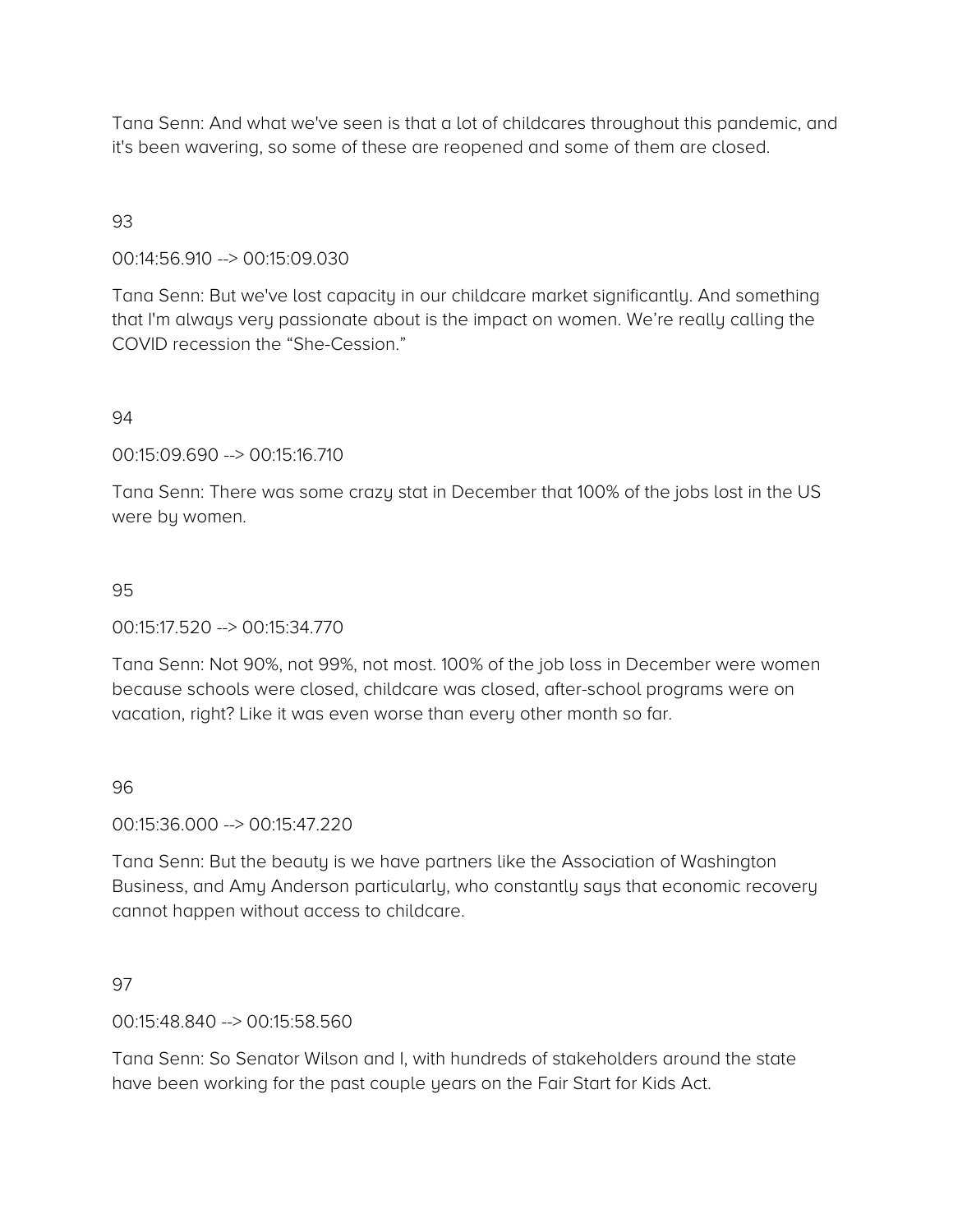00:15:59.220 --> 00:16:09.840

Tana Senn: And this bill will really do some main things. The focus is to really expand access to affordable childcare.

### 99

00:16:10.500 --> 00:16:24.900

Tana Senn: And the way we will do that is, we need to support the workforce, first and foremost, and expand supply. So that means more pay, that means health care. Again, imagine during this pandemic, childcare providers don't have health care.

### 100

00:16:25.950 --> 00:16:32.520

Tana Senn: And making sure that they have the professional development that they need and can afford in order to be in the childcare industry.

#### 101

00:16:33.510 --> 00:16:40.860

Tana Senn: We also know we need to expand childcare, so that will require capital investments, and you know there's a lot of

# 102

00:16:41.310 --> 00:16:49.740

Tana Senn: businesses who are interested in childcare, whether they want to offer it themselves or partner, and so we want to make sure we're getting them technical assistance to do that as well.

103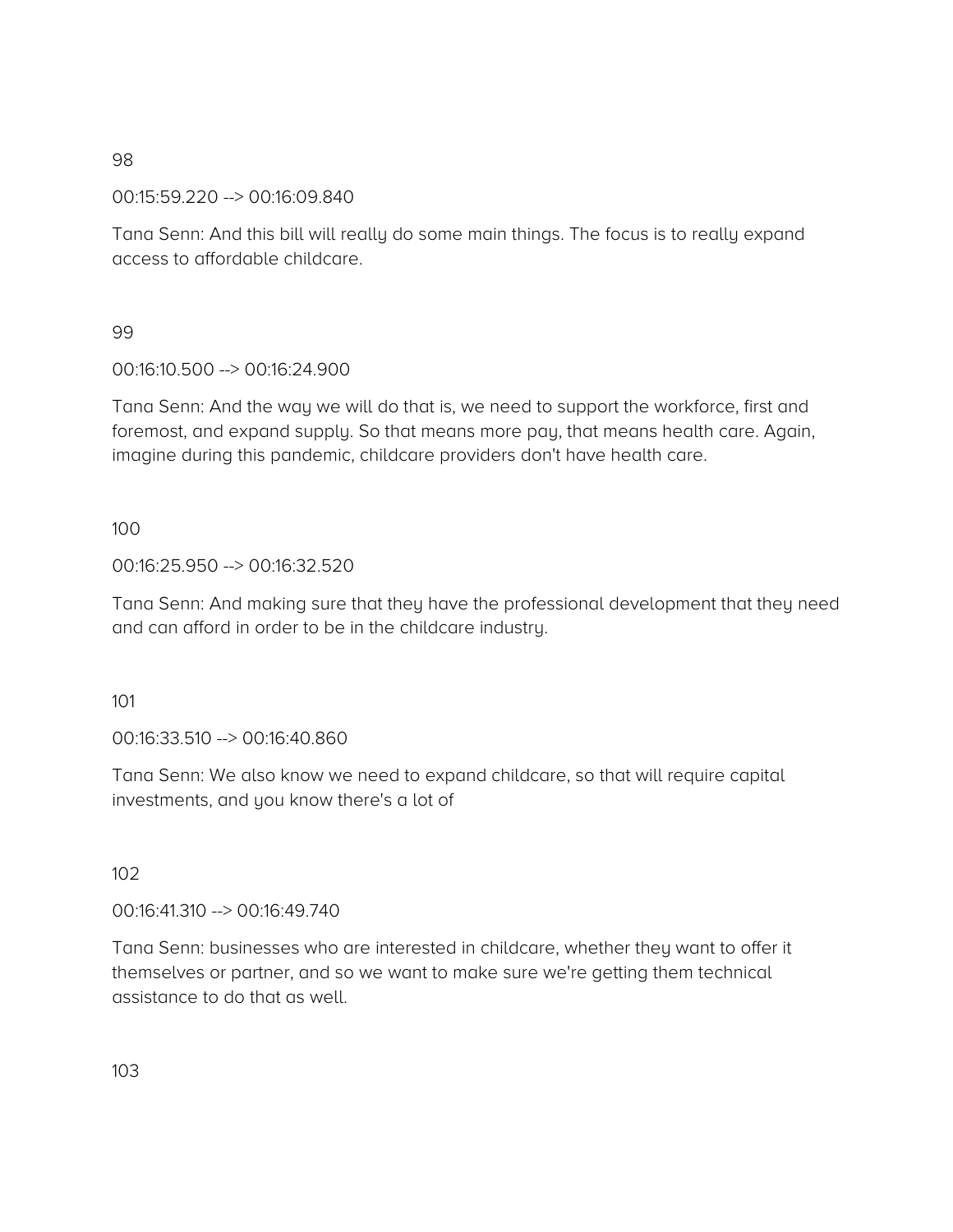00:16:50.700 --> 00:16:55.650

Tana Senn: But you know, first and foremost, we also want to make sure that we're making it more affordable for families.

### 104

00:16:56.130 --> 00:17:10.650

Tana Senn: And so, that means reducing co-pays if your family is receiving a state subsidy, that might sound fabulous and it is helpful, but since regular, you know, nonsubsidized families are currently paying

#### 105

00:17:11.580 --> 00:17:24.930

Tana Senn: more for childcare than they would for college, we know that the state is not paying it's full freight, and so that means families have to pay a co-pay and that can often mean that they just can't afford it, even with the subsidy.

#### 106

00:17:26.100 --> 00:17:42.330

Tana Senn: And we also want to recognize that our state is more expensive than the average state across the country, and so, working with state median income as a threshold instead of the federal poverty line, is really important, especially as our minimum wage continues to go up.

# 107

00:17:43.560 --> 00:17:53.790

Tana Senn: We also throughout this bill look at the importance of dual language services, because we have such a diverse population with more than 50% of our kindergarteners being children of color.

108

00:17:55.050 --> 00:18:04.740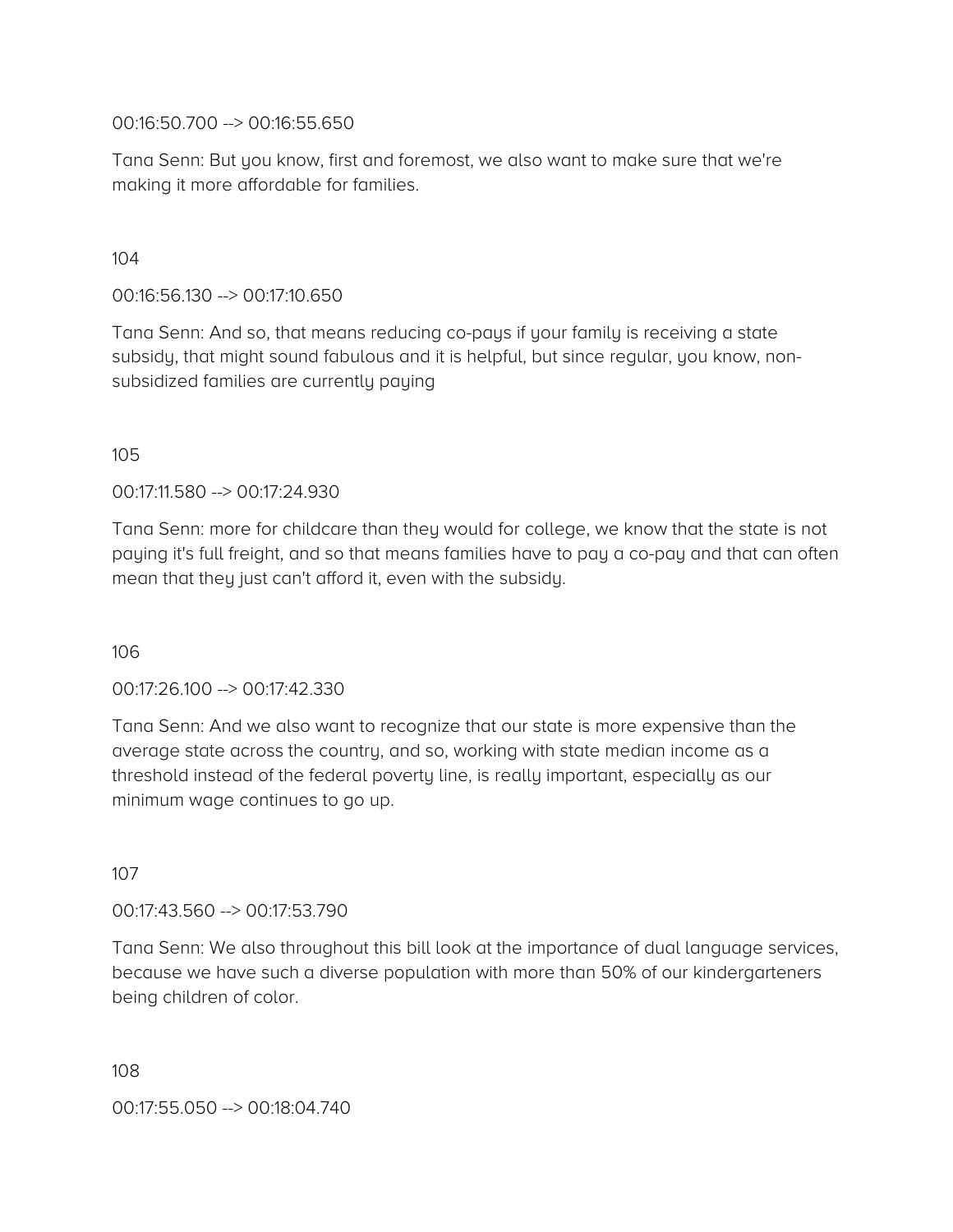Tana Senn: But again, with COVID and any other time just making sure that we have mental health consultation and trauma-informed care for kids who need it.

109

00:18:05.310 --> 00:18:18.000

Tana Senn: Because kids are kicked out of childcare 13 times more often than they are even out of K-12, which is crazy and disproportionately affecting kids of color.

110

00:18:19.230 --> 00:18:28.290

Tana Senn: The bill also does push out the entitlement for ECEAP (the state Early Education and Assistance Program) which we have to do just because there's just not enough of this capacity of workforce and of

111

00:18:28.740 --> 00:18:40.260

Tana Senn: classrooms. And now with the pandemic, a lot of the schools where ECEAP is have not been expanding or offering ECEAP that they have in the past. And all of this, of course, will be phased in over time.

112

00:18:41.460 --> 00:18:58.440

Tana Senn: But speaking of time, now is the time, right now, this legislative session, in the next coming weeks, we must invest in childcare for economic recovery, helping businesses and working parents, shoring up the struggling childcare industry.

113

00:18:59.640 --> 00:19:05.100

Tana Senn: Making sure that our kids don't fall further behind that they have the proper childhood development.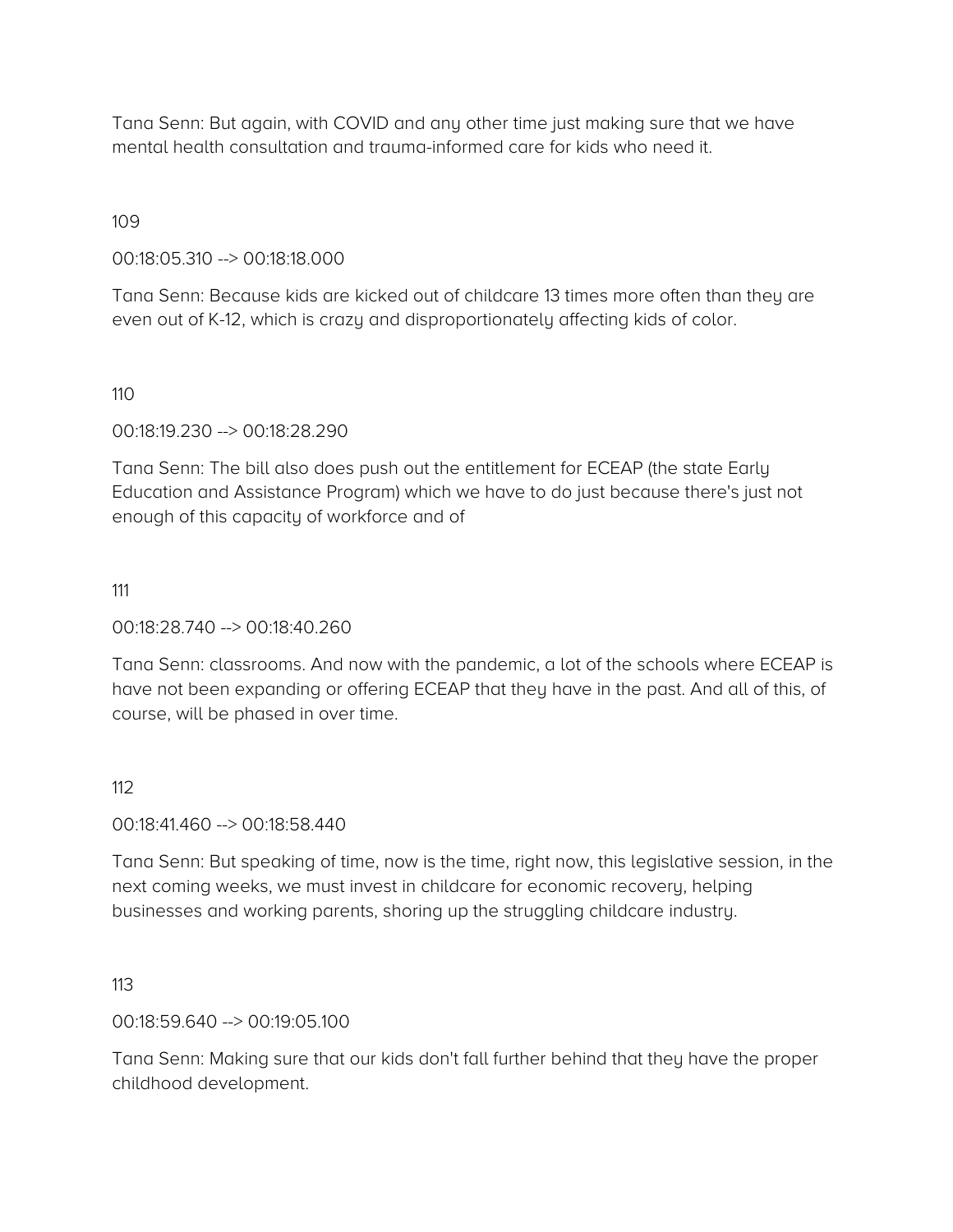00:19:05.550 --> 00:19:16.980

Tana Senn: And this really is a strong bipartisan issue. If anybody's been watching along, on the House floor we've been having lots of debates that Republicans have been joining in about the importance of childcare.

#### 115

00:19:17.940 --> 00:19:29.760

Tana Senn: I'll end with this point: in Washington state, we spend 1% of our state budget on early learning. 1%. When even when we know it's the best investment we can make.

#### 116

00:19:30.390 --> 00:19:40.290

Tana Senn: 52% is spent on K-12, 17% on higher education. 1% on age five and under.

117

00:19:40.980 --> 00:19:50.160

Tana Senn: This proposal, Fair Start, has really been a partnership between the House and the Senate, but it's a huge partnership with stakeholders all across the state.

#### 118

00:19:50.730 --> 00:20:05.520

Tana Senn: And again, I will just leave you with that it's great to have a plan, but if we can't pay for the plan, then it's just a plan on a shelf. And so we need to have dedicated revenue, dedicated progressive revenue,

119

00:20:06.090 --> 00:20:13.380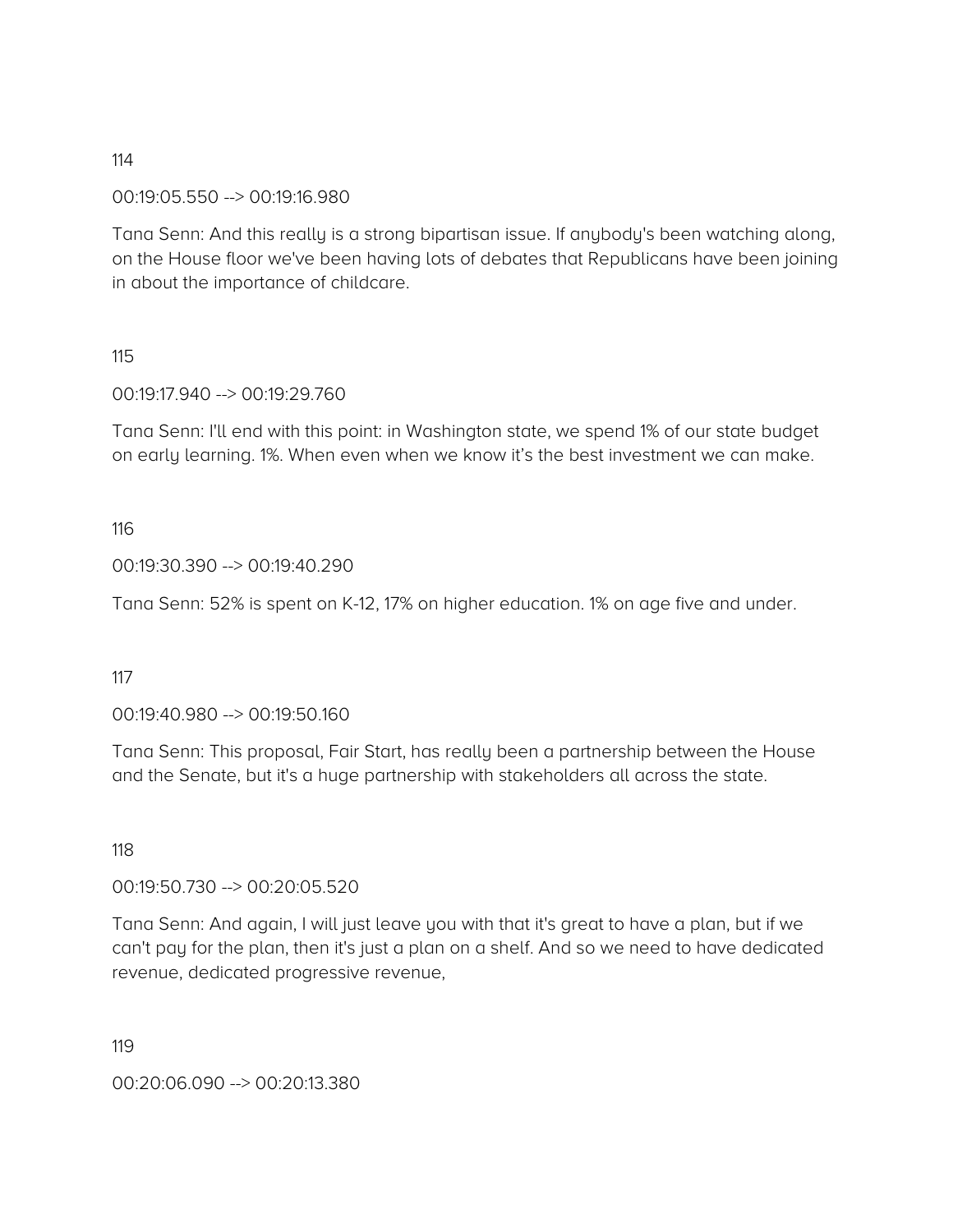Tana Senn: that helps families just as much as childcare helps, and so we've created as part of the bill a Fair Start for Kids account.

120

00:20:13.830 --> 00:20:29.520

Tana Senn: Again, emphasizing the need for dedicated revenue, so that providers will actually enter and stay in the field, so we can expand childcare. And to that end, I did introduce last week in the House a capital gains tax bill that would be dedicated.

121

00:20:30.150 --> 00:20:31.650

Tana Senn: Half of it will be dedicated to

122

00:20:31.650 --> 00:20:40.020

Tana Senn: childcare and we will see how that moves along, but we are open to whatever dedicated funding our legislature can pass.

123

00:20:44.370 --> 00:20:48.720

Arik Korman: All right, great. Thank you, Representative Senn. Senator Wilson, is there anything you'd like to add?

124

00:20:50.130 --> 00:21:01.350

Claire Wilson: No. I would say, "Hear! Hear!" I agree with everything, and we do have, you know, there is conversation around revenue, because I think there is a deep understanding that, you know, we cannot,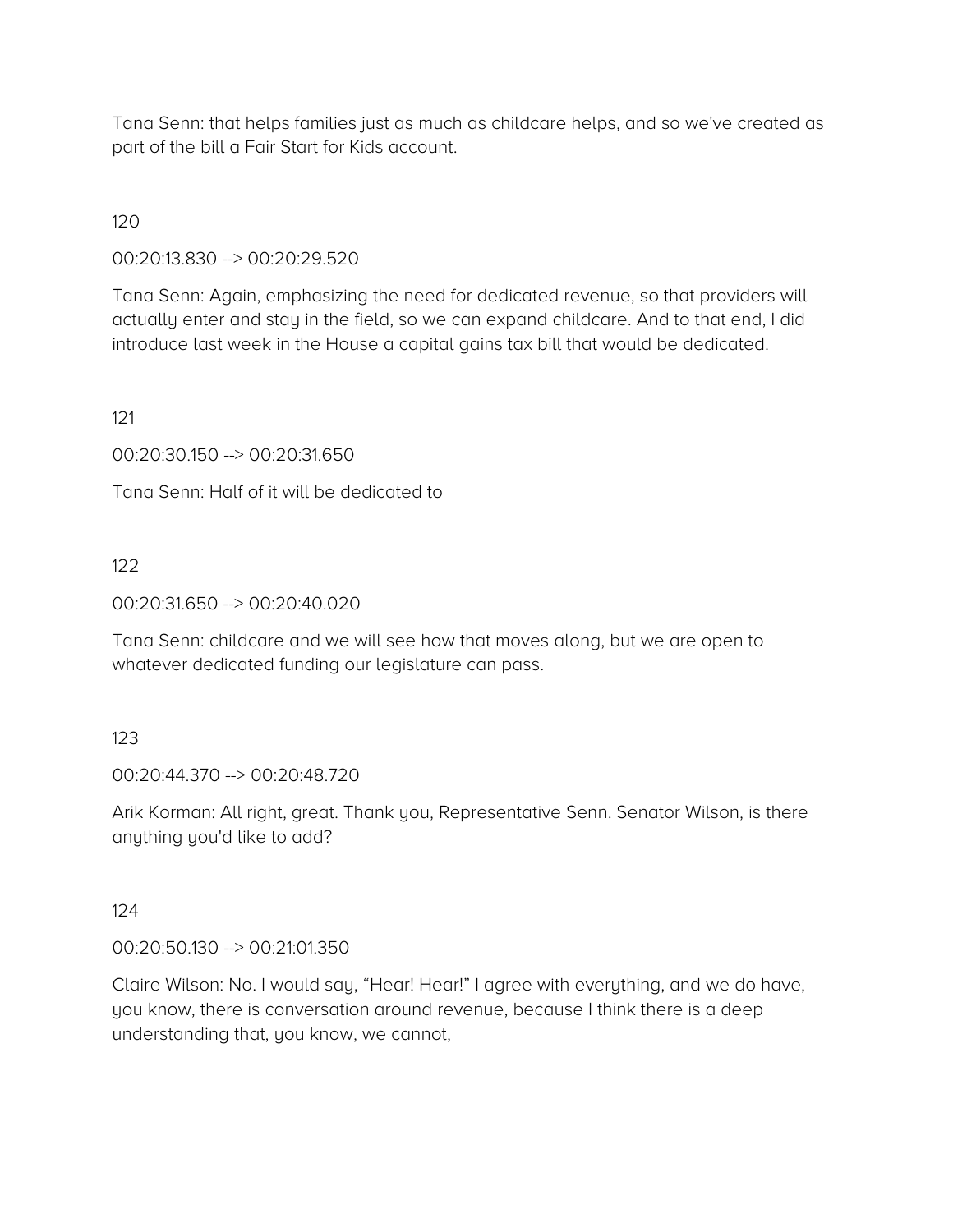00:21:01.800 --> 00:21:13.350

Claire Wilson: We cannot have an austerity budget. We cannot cut our way out of this and in 2008, when we had the last recession, we lost services and supports, and much of what we see today is the outcome of that. And we know

126

00:21:13.710 --> 00:21:21.870

Claire Wilson: if we look back, that we cannot repeat that. I also just wanted to say it is really an issue, a women's issue and a feminist issue, when

127

00:21:22.680 --> 00:21:29.940

Claire Wilson: in the state of Hawaii, the Women's Commission there did a study on the feminist impacts and the feminist view of COVID.

128

00:21:30.540 --> 00:21:42.900

Claire Wilson: You know, what Rep. Senn did say about that is exactly true. It has been, you know, something that has impacted women in a much greater percentage. So I look forward to questions.

129

00:21:43.080 --> 00:21:54.690

Arik Korman: Great. Well, thank you Representative Senn and Senator Wilson. We do have about 10 minutes for questions. So for you who are listening, feel free to type your questions in the Q & A function at the bottom of your screen.

130

00:21:55.170 --> 00:22:08.790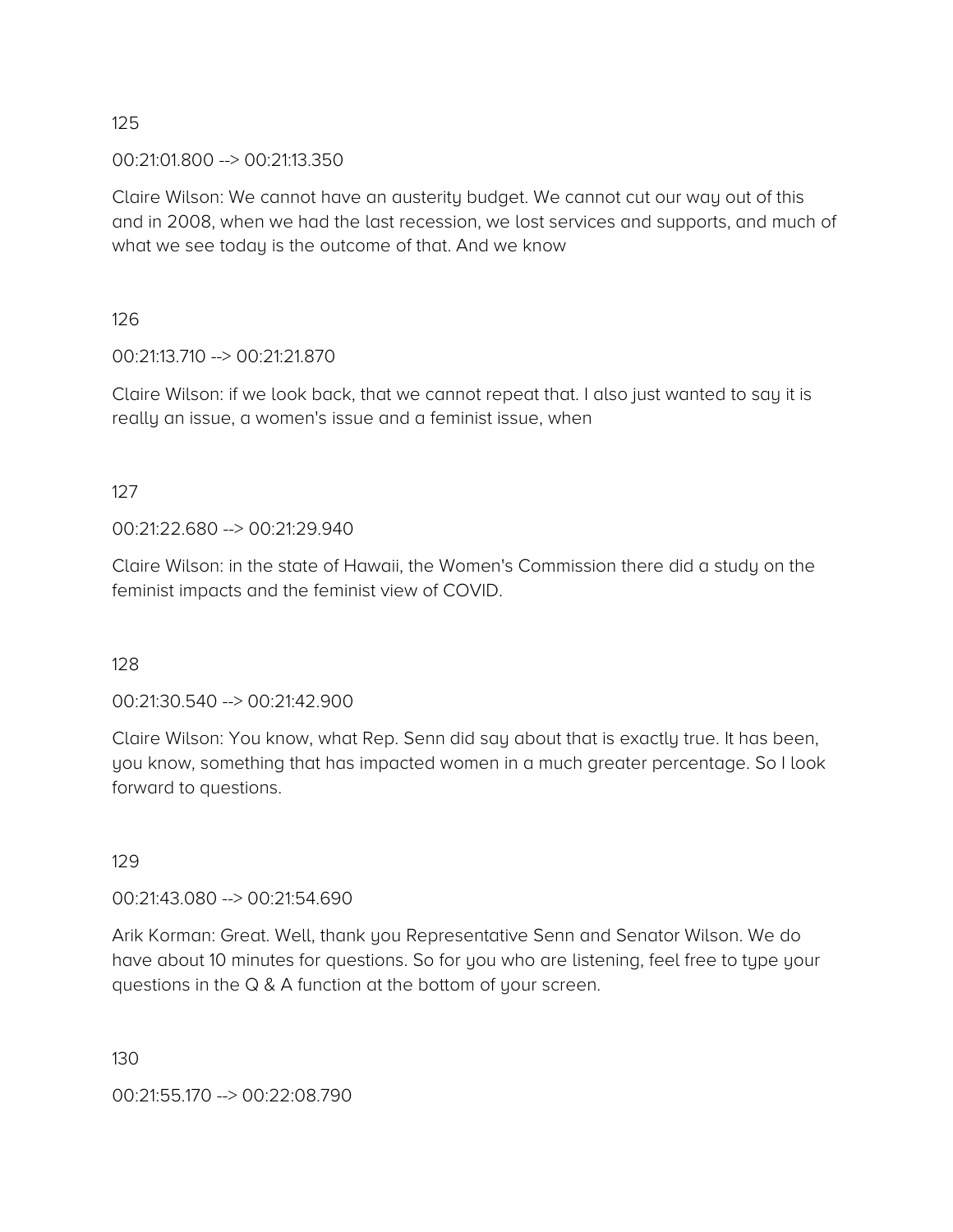Arik Korman: No question is too basic. The first question that I have is, Senator Wilson and Representative Senn, what are you hearing about how children are experiencing early learning right now during COVID? What is it like for them?

131

00:22:12.270 --> 00:22:19.680

Claire Wilson: Well, you know I can start. I can tell you one of my questions when I talked to families early on, was

132

00:22:19.980 --> 00:22:30.540

Claire Wilson: they were deeply worried about – and more school age than even preschool but preschool as well – and you know my question to them is, do you have food and

133

00:22:31.110 --> 00:22:44.820

Claire Wilson: do you have a safe place to live? And did they wake up with a smile on their face? Do you have a book to read them? And do you have a chance to go outside? And, if so, you're doing everything you need to do to make sure that they're okay.

134

00:22:45.570 --> 00:22:53.010

Claire Wilson: But I also know that, you know, there has been especially our state-funded pre-K programs have continued to do

135

00:22:53.760 --> 00:23:01.470

Claire Wilson: virtual home visits and providing support services to families – meeting basic needs, food and security needs, needs around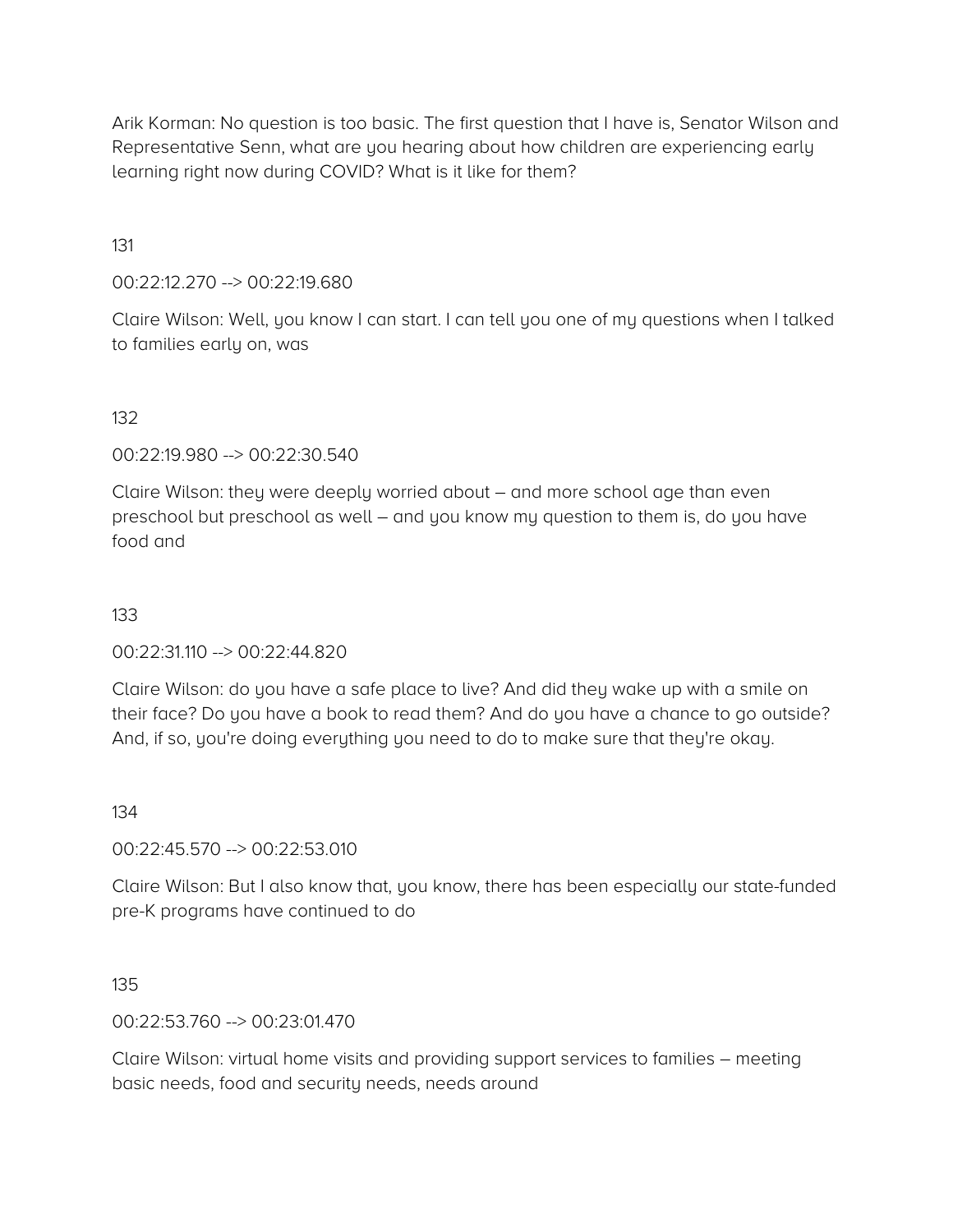00:23:02.010 --> 00:23:10.410

Claire Wilson: learning kinds of supports that children might need. Ongoing, you know, mental health and other kinds of counseling supports.

137

00:23:11.400 --> 00:23:23.130

Claire Wilson: And childcare have been put on, you know, really on full-bore doing all of those things that, you know, traditionally were done in many ways through school systems.

#### 138

00:23:24.180 --> 00:23:28.470

Claire Wilson: So yeah. And Rep. Senn, I know you have things you'd like to say, too.

139

00:23:28.830 --> 00:23:35.970

Tana Senn: I love how you describe the needs of families and, you know, what they're doing so many times when you're, you know, a young mom

140

00:23:36.360 --> 00:23:45.210

Tana Senn: or mom with young kids and just, you know, make it through the day. If you get one thing in, you know, that's an accomplishment – a meal, a shower.

141

00:23:45.630 --> 00:23:58.770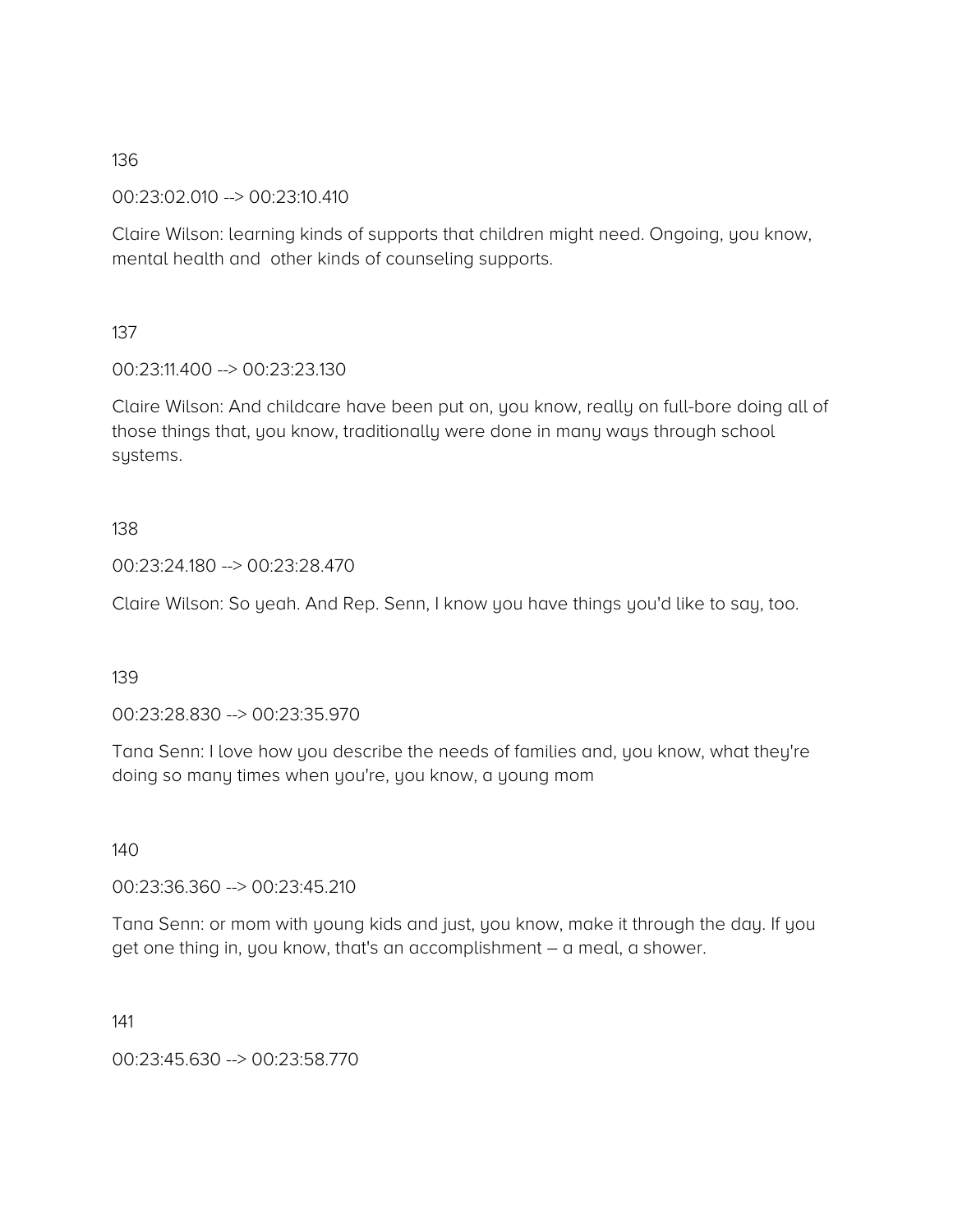Tana Senn: And so it seems like that, even under COVID, if you can even just get outside and get your kids fed that's a huge accomplishment. I would say that, you know, we know kids are struggling at all ages,

142

00:23:59.820 --> 00:24:10.080

Tana Senn: but as kids get ready to go back to school or think about having those social interactions again, there's anxiety there, and mental health

143

00:24:10.980 --> 00:24:21.450

Tana Senn: is probably one of the things that we need to pay the most attention to during this pandemic and after the pandemic.

144

 $00:24:21.810 \rightarrow 00:24:31.770$ 

Tana Senn: As Center Wilson did touch upon to there are wonderful programs that are continuing to go into and support families like home visiting, like home builders, like other things.

145

00:24:32.100 --> 00:24:45.420

Tana Senn: The Fair Start for Kids Act and childcare and early learning really just do want to emphasize that it's not just about childcare – it's just also supporting families where they are, and making sure that the parents have the support that they need, as well.

146

00:24:46.320 --> 00:24:59.040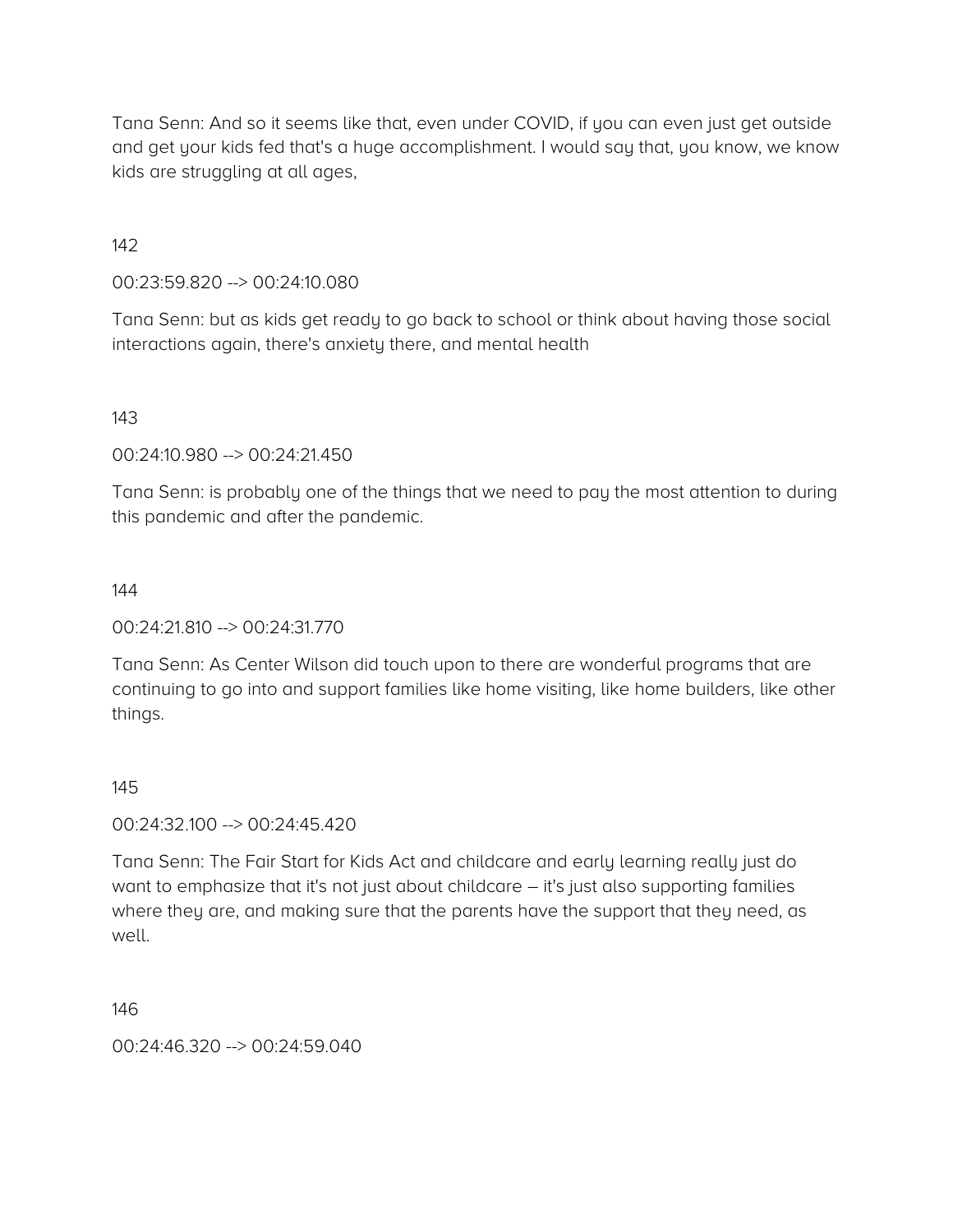Arik Korman: Great. Thank you so much. Here's a question about rural communities. How specifically can we expand options for early learning and childcare in rural communities, many of which are currently childcare deserts?

#### 147

00:25:00.690 --> 00:25:06.780

Tana Senn: It's a real thing. I mean, you know, childcare deserts that's the phrase that we've been using a lot.

### 148

00:25:07.410 --> 00:25:16.200

Tana Senn: There's even childcare deserts in which we tend to say underserved communities, but in urban areas. But speaking to the rural component,

#### 149

00:25:16.830 --> 00:25:30.780

Tana Senn: a lot of childcare is connected with or could be connected with schools, but also this is where the early learning facilities fund really comes into play – to help provide capital dollars to build childcare,

#### 150

00:25:31.470 --> 00:25:48.180

Tana Senn: to build community centers that are combined with childcare, and those sorts of projects so that we can make sure that there is a safe place for kids to go and for families to gather, and so that's a huge strategy. During testimony

151

00:25:49.350 --> 00:25:53.790

Tana Senn: of the Fair Start for Kids Act in the House and leading up to session,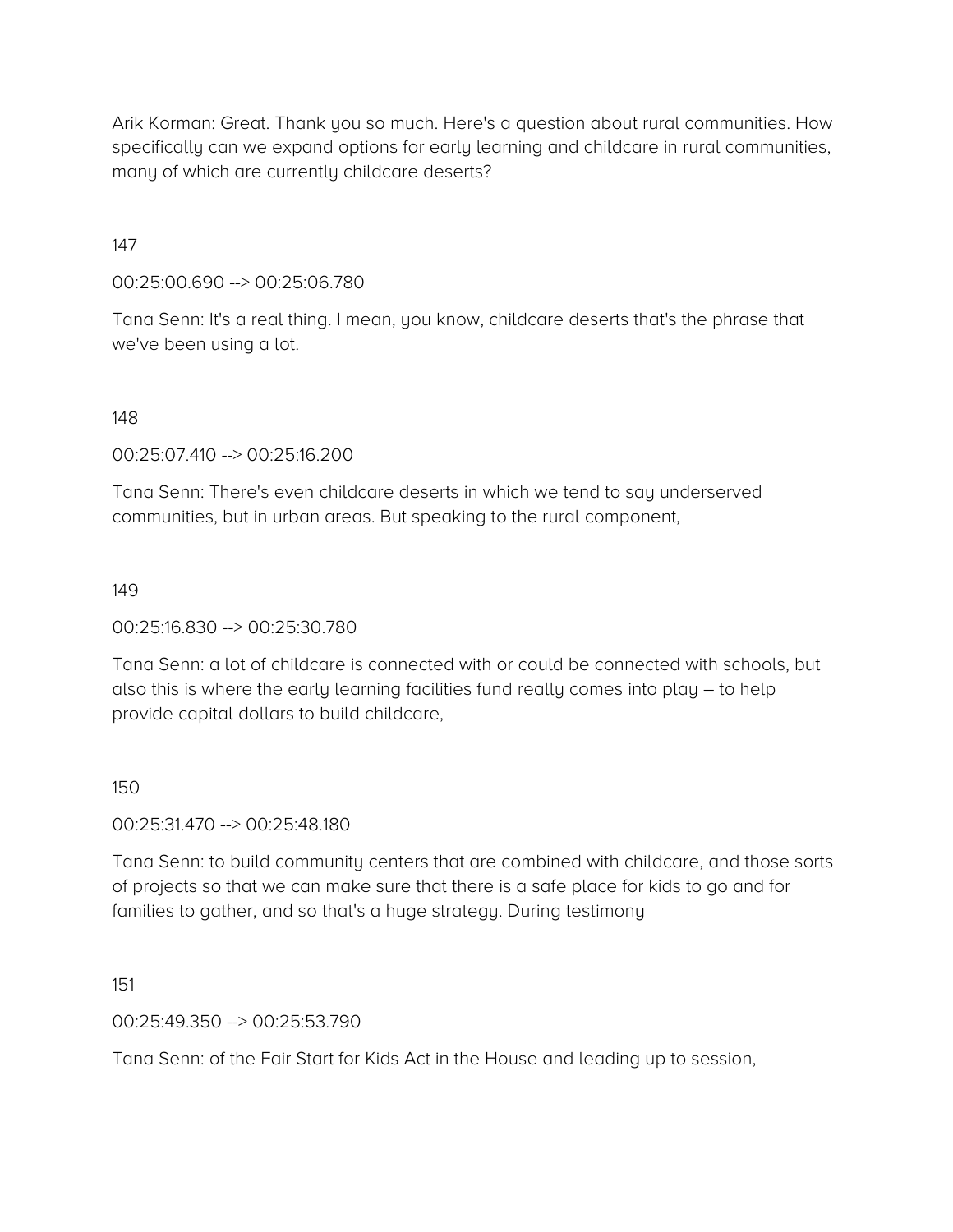00:25:54.510 --> 00:26:02.250

Tana Senn: it's been amazing to see how businesses are engaged and even like in Clallam County, you know, the port there and the hospitals, there have been

153

00:26:02.550 --> 00:26:06.960

Tana Senn: talking about the desperate need for childcare because they can't hire

#### 154

00:26:07.200 --> 00:26:19.410

Tana Senn: doctors and nurses, because they don't want to move there or work there because there's no place for their children to be during the day, a safe, high quality place, and so it's really an economic driver. It's a give and take.

155

00:26:19.650 --> 00:26:28.170

Tana Senn: Rural communities need jobs. They need childcare in order to have those jobs, so it's a critical component to rural economic development, as well.

156

00:26:28.980 --> 00:26:30.240

Arik Korman: Senator Wilson, do you want to add anything?

#### 157

00:26:30.270 --> 00:26:40.440

Claire Wilson: Yeah, you know, the other thing is, I think there's been a huge understanding that there's two sides to childcare – one is service and supports to family and the other is the industry and the business.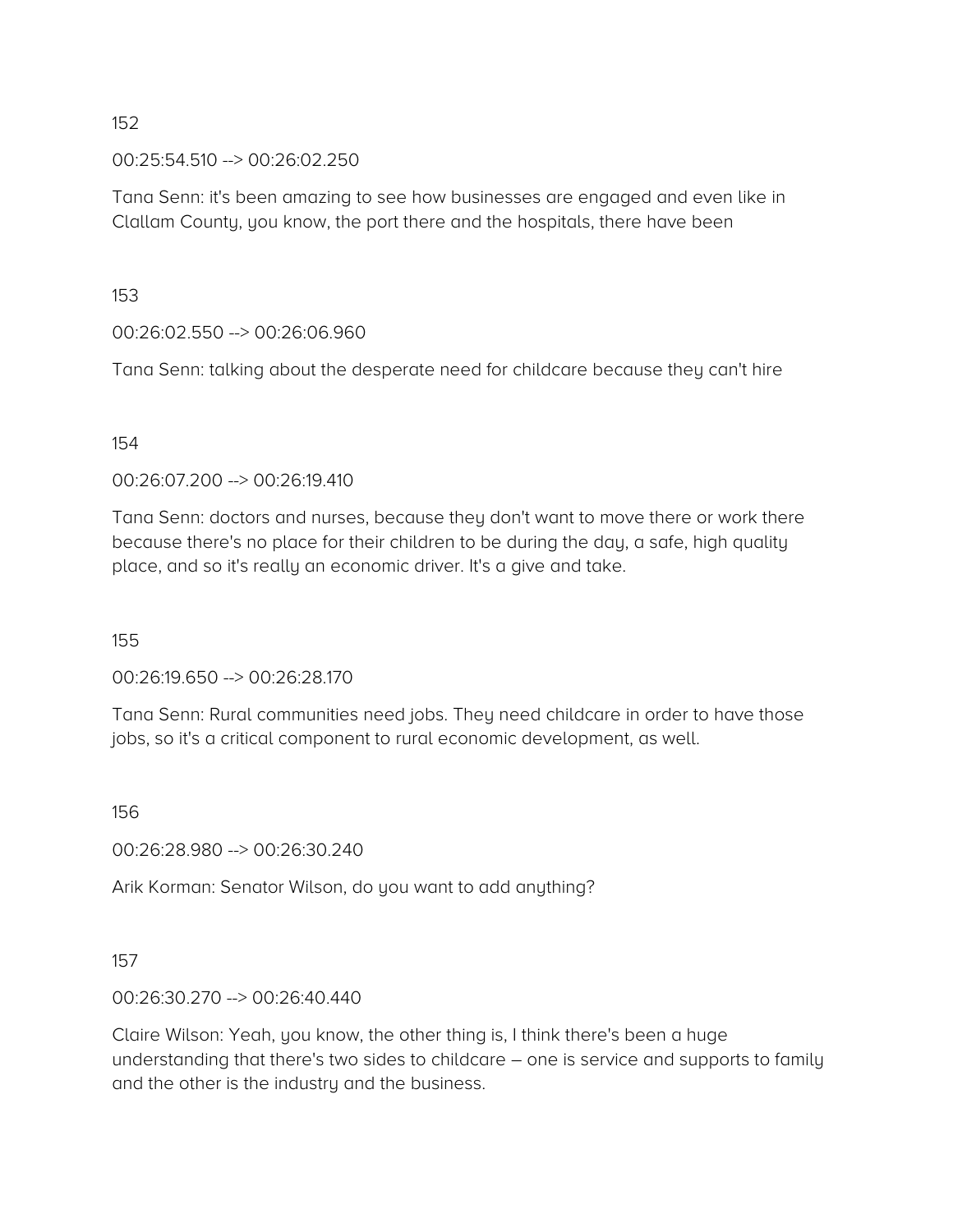00:26:40.770 --> 00:26:48.060

Claire Wilson: And that we've not really looked at childcare for years as a business, a small business, and as matter of fact,

159

00:26:48.420 --> 00:26:59.250

Claire Wilson: the first gig economy if I actually think about what a gig economy is. And again run by women, and women have never made the dollars that men have. We still.

160

00:26:59.580 --> 00:27:07.170

Claire Wilson: And so, if you look at this it's these informal systems, and so you know what I've seen in my conversations over the interim,

161

00:27:07.530 --> 00:27:19.860

Claire Wilson: I've been meeting with groups of superintendents from Eastern Washington and, in particular, thinking about what kind of public-private partnerships and crosssystem sector work can we do because oftentimes,

162

00:27:20.640 --> 00:27:29.880

Claire Wilson: people get into the business of something that isn't necessarily their business, but they get into it because they don't necessarily know where else to go or who else to talk with to do it.

163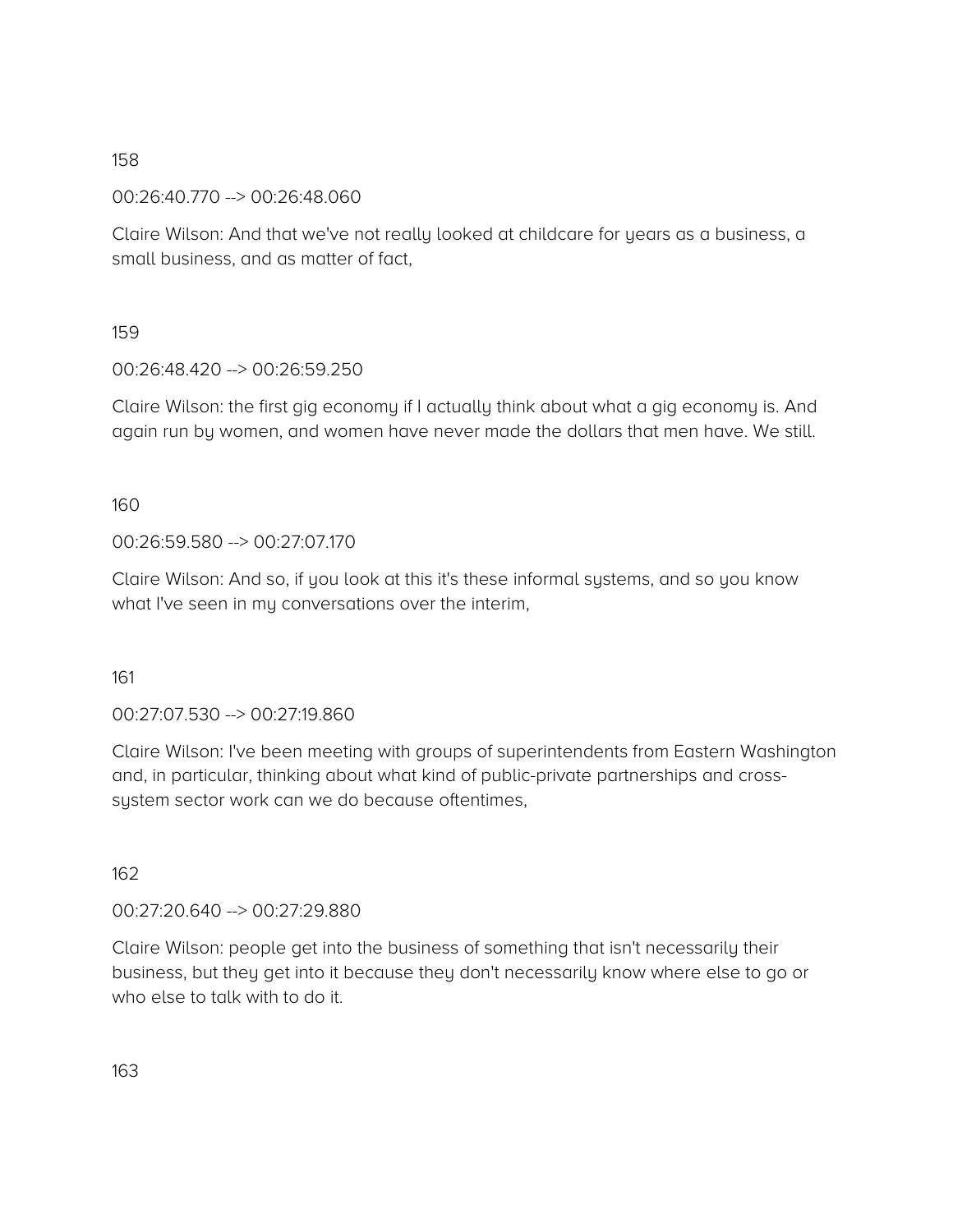00:27:30.180 --> 00:27:38.400

Claire Wilson: And this is the perfect time where we have providers that have the experience and the skill, but oftentimes are looking for the place, the space,

164

00:27:38.790 --> 00:27:48.240

Claire Wilson: or the partnerships to be able to make sure they can have a business model that keeps them going and sustains and maintains that support.

165

00:27:49.050 --> 00:27:57.060

Claire Wilson: That would be also what I add – we have to look at each other as partners and provide services. This is not a poverty issue.

166

00:27:57.390 --> 00:28:08.040

Claire Wilson: This is an issue of services and supports, but we can't forget we've had communities and families that have never been served by this system, and now they have even less access than before.

167

00:28:08.850 --> 00:28:19.260

Arik Korman: Yeah, thank you. The next question I have is about quality. How does the Fair Start for Kids Act address quality and continue to ensure that programs like childcare and the

168

00:28:19.740 --> 00:28:28.260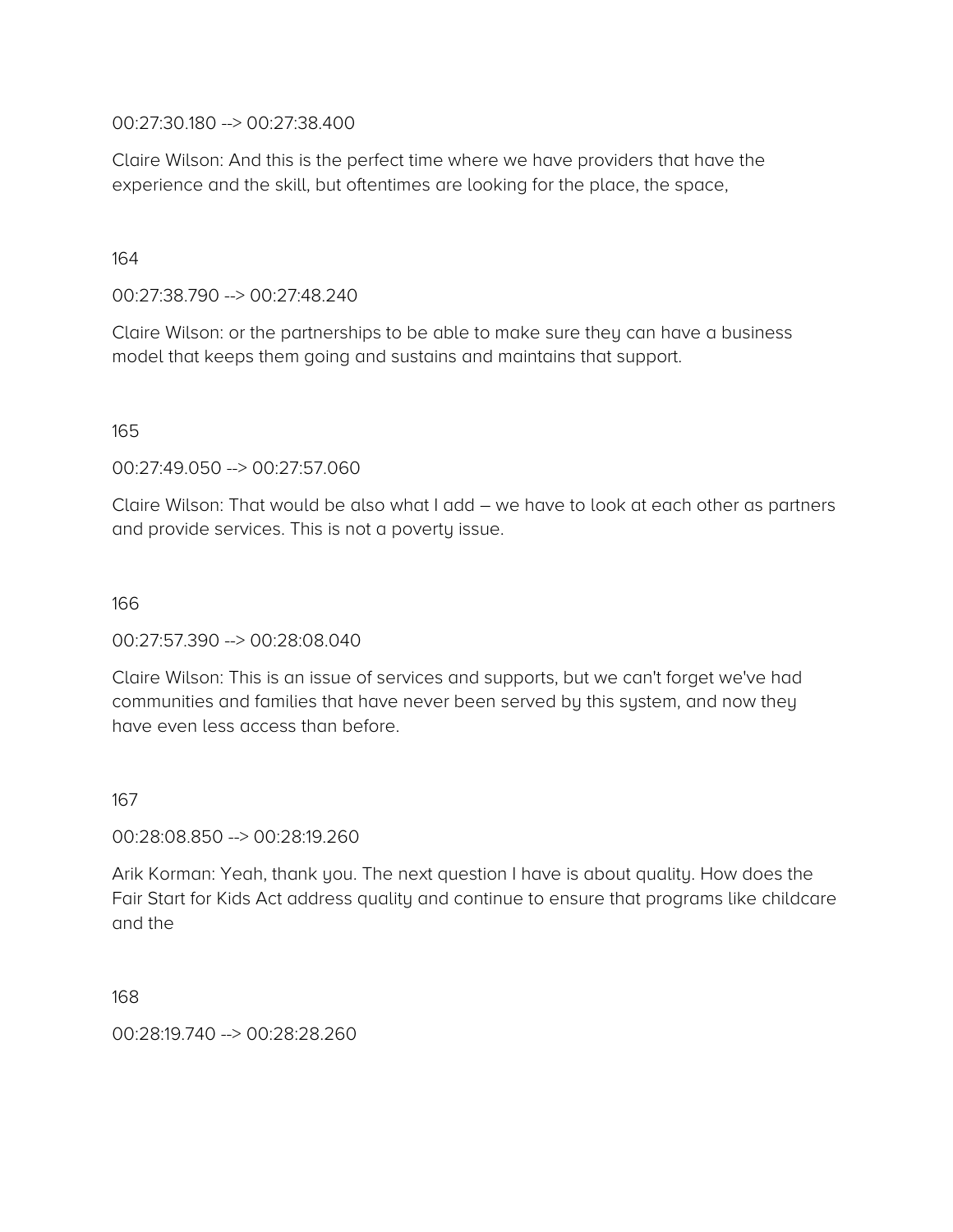Arik Korman: Early Childhood Education and Assistance Program, ECEAP, are receiving ongoing support to improve the quality of the services they're providing to children and families?

169

00:28:29.790 --> 00:28:29.970

Tana Senn: So

170

00:28:30.000 --> 00:28:43.290

Tana Senn: ECEAP is the state-funded pre K program, as probably people know, and the beauty of it is the high quality nature. And there are lots of studies that show, and one just came out in December that showed

### 171

00:28:43.980 --> 00:28:53.640

Tana Senn: the demonstrable positive effect of ECEAP on child readiness for kindergarten and their continued education achievement.

### 172

00:28:54.330 --> 00:29:00.210

Tana Senn: So ECEAP is just a critical service and they've been doing great even during the pandemic helping reach out to families.

#### 173

00:29:00.600 --> 00:29:12.180

Tana Senn: And Early Achievers is the quality rating program that the state created, I want to say five years ago, yeah about five years ago, to make sure that childcare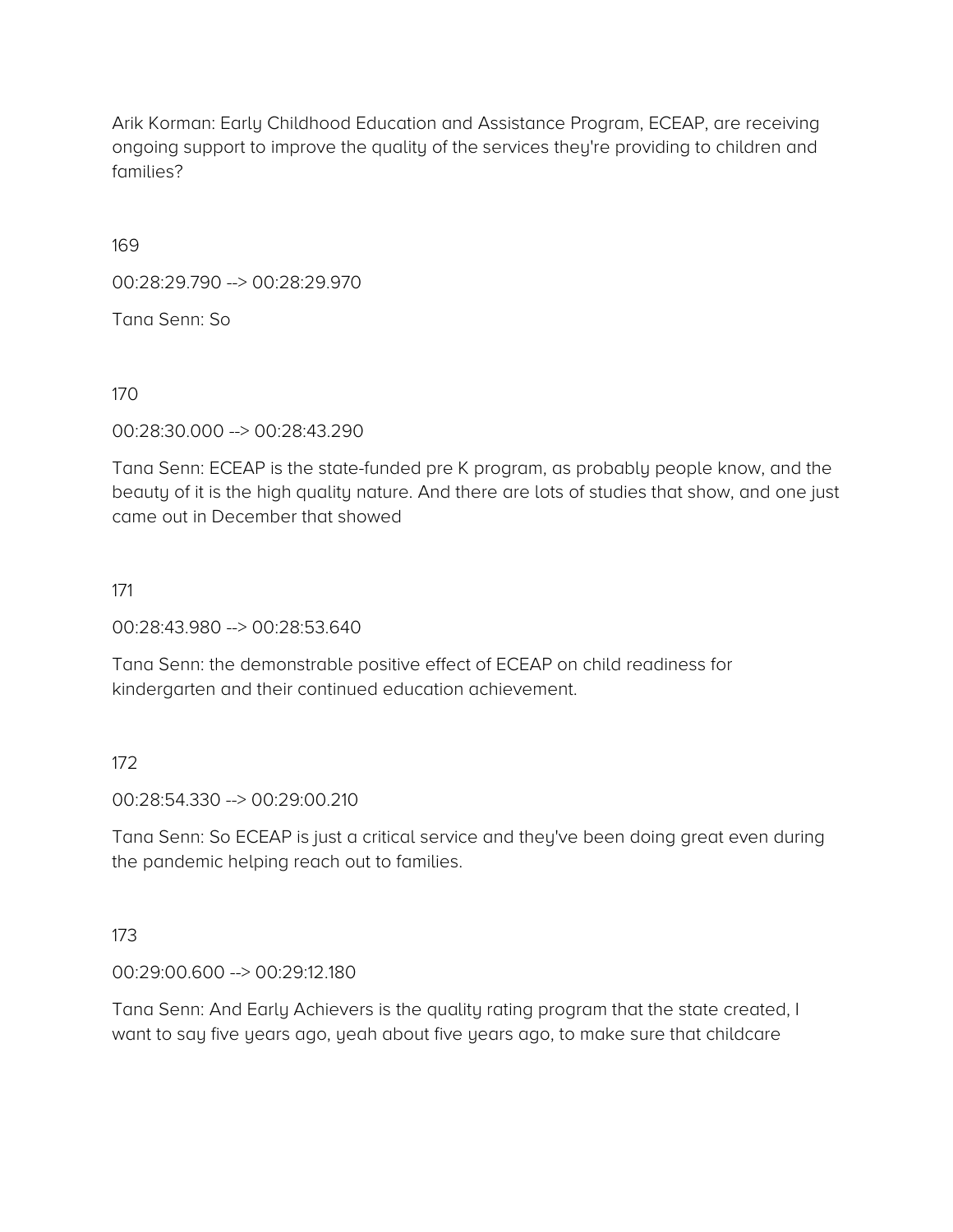00:29:12.570 --> 00:29:28.980

Tana Senn: is high quality, and that is really what makes a big difference. Speaking to legislators across the country, and I was speaking to a colleague in Florida who was talking about how they expanded pre-K to universal pre-K in Florida with zero

175

00:29:30.060 --> 00:29:35.310

Tana Senn: quality standards. Not that they were hoping for no quality, but they didn't put it into place.

176

00:29:36.090 --> 00:29:43.320

Tana Senn: And he said that's their biggest regret. Because now they have statewide pre-K, but they've seen no

177

00:29:44.010 --> 00:29:50.010

Tana Senn: Improvement in kindergarten readiness. And to add quality now, it's really hard.

178

00:29:50.430 --> 00:30:02.940

Tana Senn: And so it's like, "You're doing a great job in Washington, making sure there's the quality as you expand." And some of that quality is about making sure that there is good training and making sure that there's

179

00:30:03.720 --> 00:30:12.480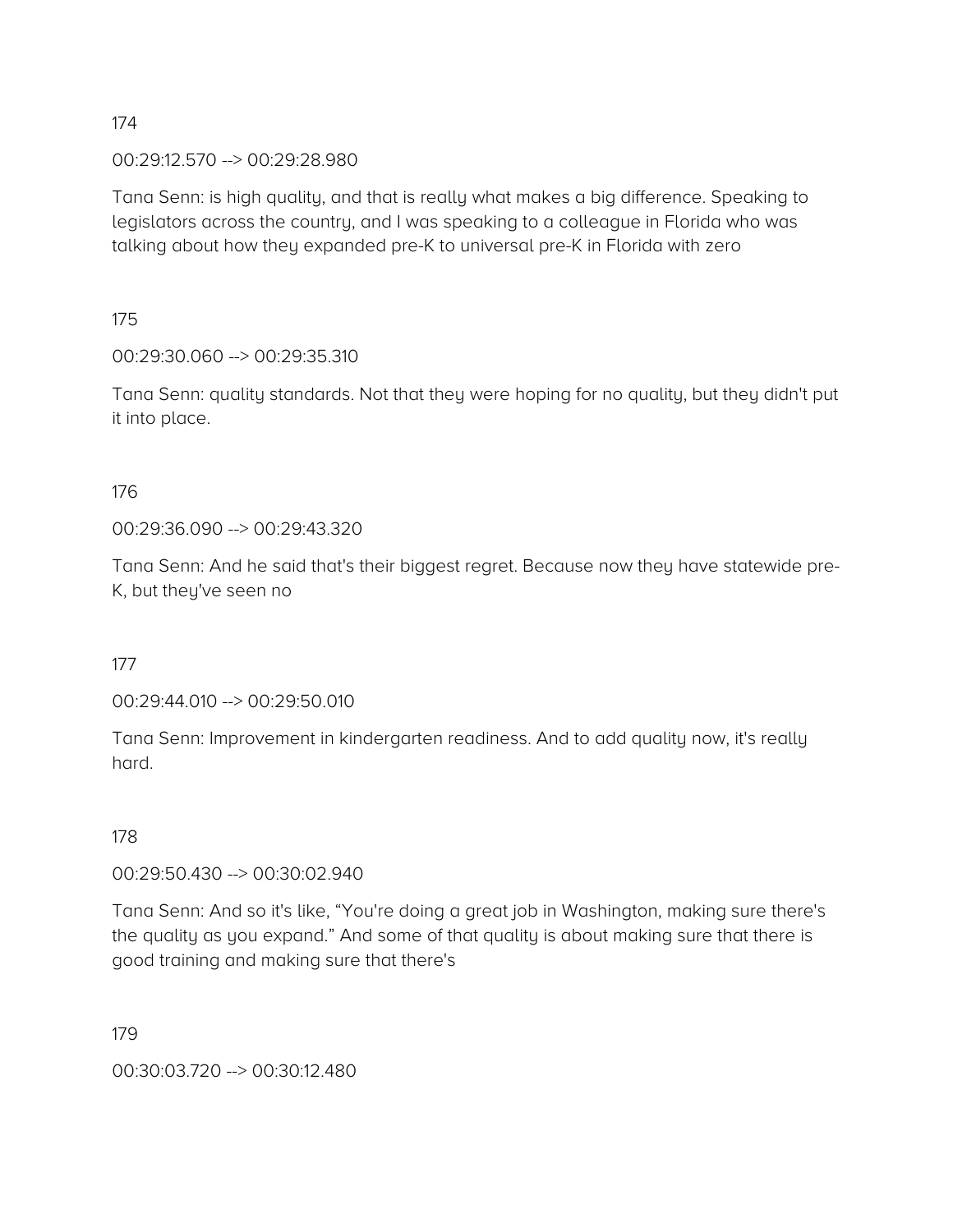Tana Senn: soft curriculum, but that there's, you know, guided work that teachers are doing with the children, that there's outdoor play, that they're safe.

180

00:30:13.230 --> 00:30:24.180

Tana Senn: They're doing hand washing and teeth brushing. So it's really a critical component and this bill definitely will support the continued investments in that high quality Early Achievers.

181

00:30:25.680 --> 00:30:27.660

Arik Korman: Right. Senator Wilson, was there anything you wanted to add?

182

00:30:28.020 --> 00:30:37.800

Claire Wilson: You know, all I would say is that we need to have systems in a framework of support and a way to be able to provide that support to providers when we ask them

183

00:30:38.400 --> 00:30:49.020

Claire Wilson: to do something. And I did one of the pilots for Early Achievers, so I'm well aware of what it looks like from the ground, on what it takes to do.

184

00:30:49.320 --> 00:30:54.540

Claire Wilson: Coming from a place of having to do that myself and trying to figure out what might work and what might not.

185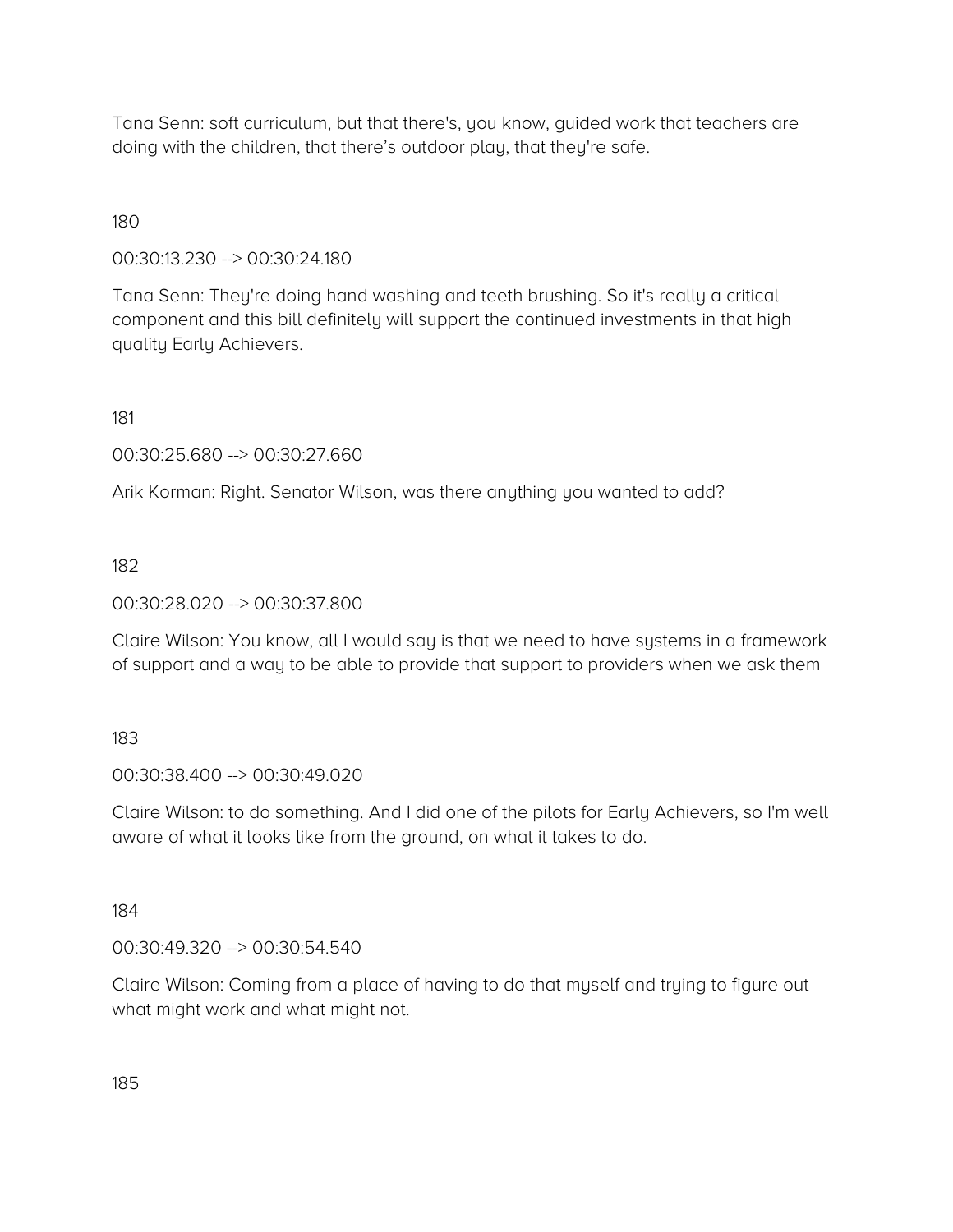00:30:54.900 --> 00:31:03.300

Claire Wilson: But at the same time, we also have to fund what it is that we expect individuals to do, and what Early Achievers does is give us the place

186

00:31:03.540 --> 00:31:15.480

Claire Wilson: and the space to be able to put the money to be able to fund to make sure we get it out across the state to all providers who need it. So it's an "and both," and I think both have a role.

187

00:31:15.990 --> 00:31:24.300

Tana Senn: Yeah and I'll just add real quick, too, is that sometimes there's a concern, as Senator Wilson said, that with more

188

00:31:25.050 --> 00:31:33.060

Tana Senn: quality requirements or, some people would like to call regulations, that that might add expense to a child care business.

189

00:31:33.360 --> 00:31:47.310

Tana Senn: And I would pause it and I often use this example, which I'm not sure is the best, given the situation with Boeing right now, but like in the aerospace industry there's lots of regulations, right? Health and safety, making sure that the planes fly well.

190

00:31:47.910 --> 00:31:51.210

Tana Senn: All of those regulations for pilots.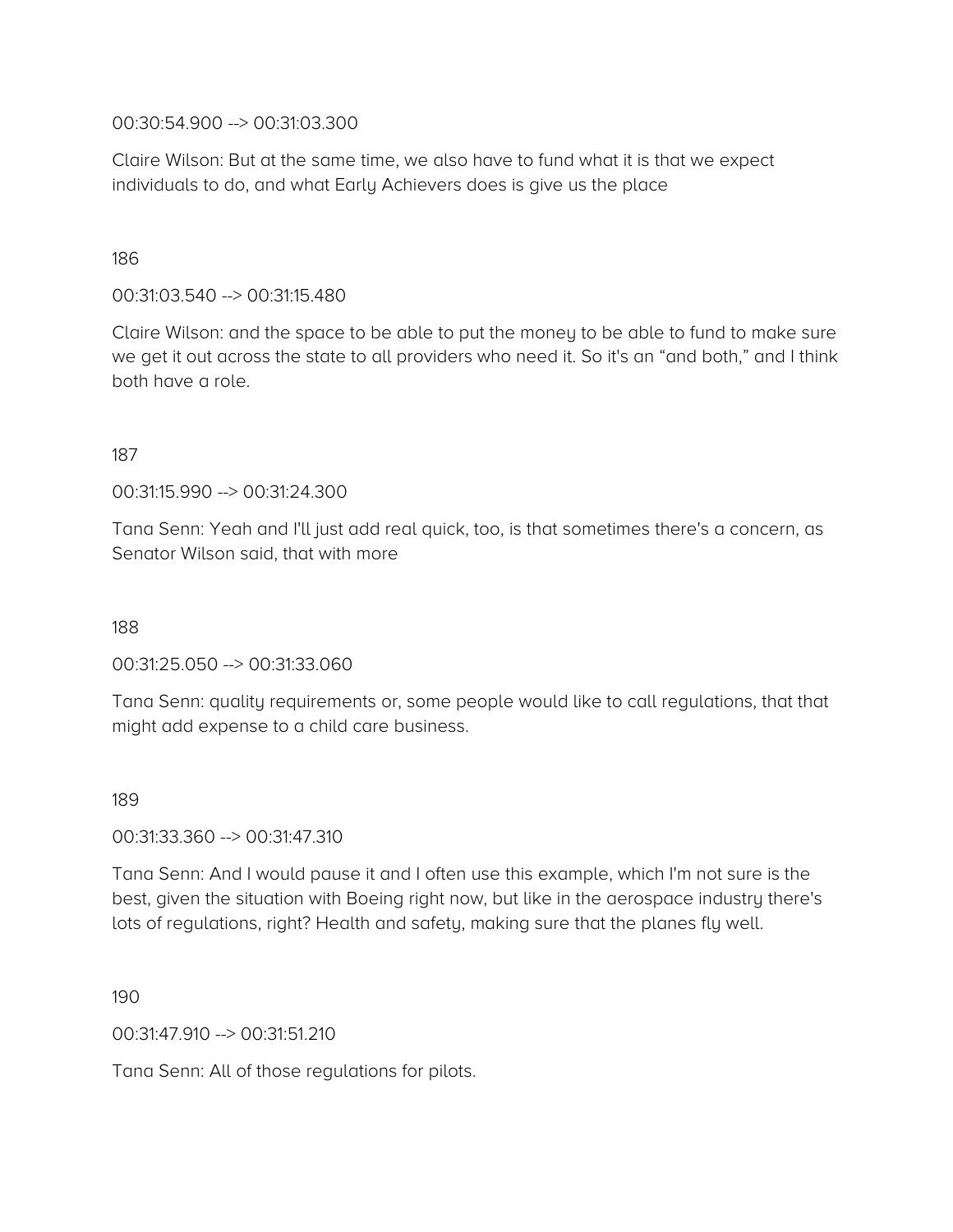00:31:52.050 --> 00:32:02.280

Tana Senn: But it's successful because we put a lot of money into aerospace and airplanes are expensive. And training requirements are there, and tickets are expensive, and we have the FAA.

# 192

00:32:02.640 --> 00:32:10.110

Tana Senn: And so, getting rid of requirements and regulation is not what we need in childcare. What we need to do is pay childcare

### 193

### 00:32:10.530 --> 00:32:20.820

Tana Senn: providers more. We need to infuse the industry with more dollars, so that they can meet those regulations and those requirements, provide that high quality, and

194

00:32:21.570 --> 00:32:29.340

Tana Senn: make a living wage, and make it truly a valuable profession that people want to go into and stay into and have a business in.

### 195

00:32:30.210 --> 00:32:37.530

Arik Korman: Yeah, that makes perfect sense. Senator Wilson and Representative Senn, do you have a couple more minutes to answer a few more questions? Because I know we're right at one o'clock.

196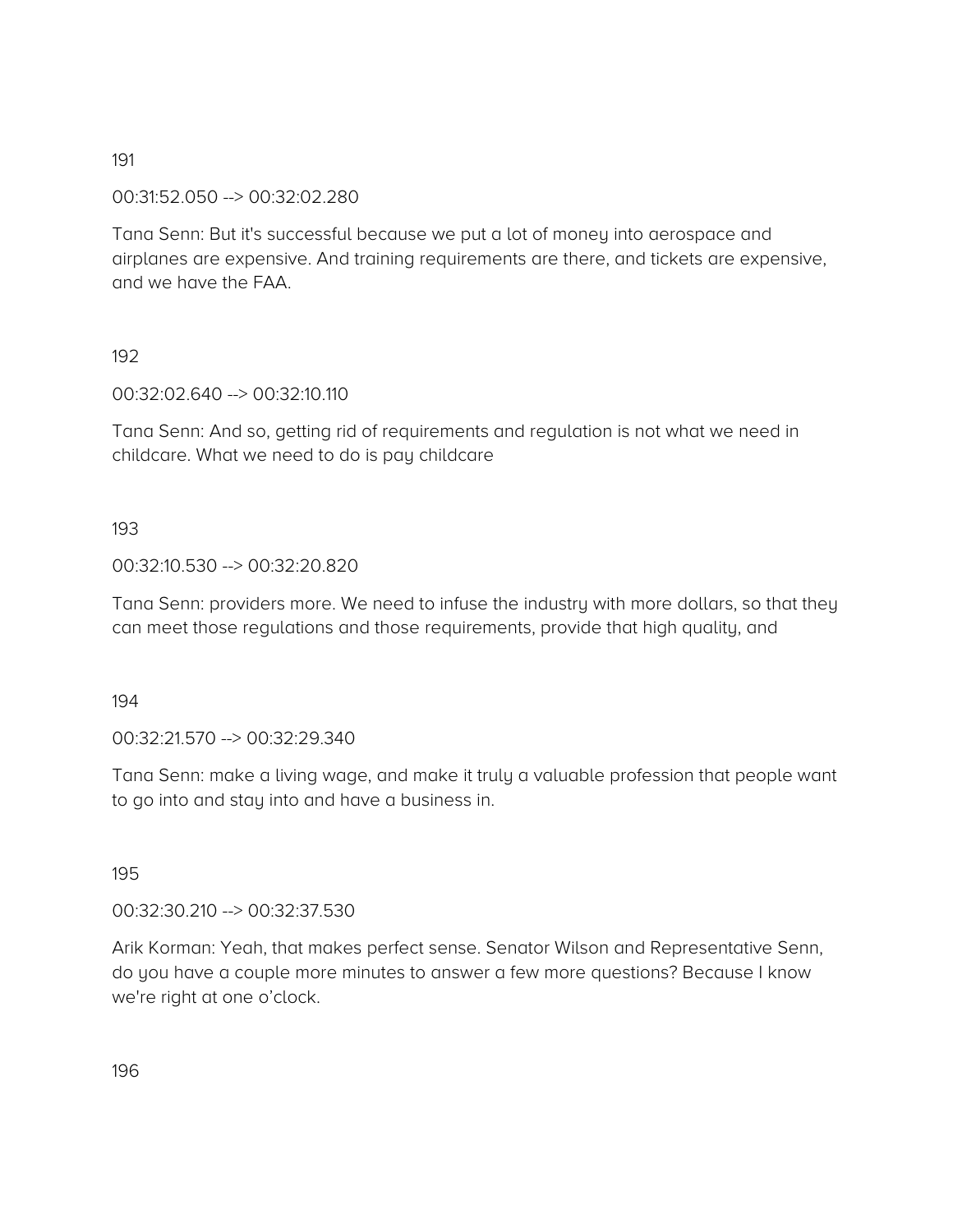00:32:38.640 --> 00:32:44.340

Arik Korman: Okay, great. I've got time for about two more if you can. The first one is about private providers.

197

00:32:44.760 --> 00:32:58.980

Arik Korman: How are we supporting the existing private early learning infrastructure as we do this? If we push all of our state dollars into solutions through public programs, we will decimate the existing providers who have invested their own funds to create their high quality programs.

198

00:32:59.940 --> 00:33:08.520

Tana Senn: You know, that's a great question and throughout this whole pandemic and throughout all of our conversations about childcare, we've been trying to emphasize that

199

00:33:09.210 --> 00:33:14.550

Tana Senn: childcare, really, most of it is provided through small business, most of it is private.

200

00:33:15.210 --> 00:33:25.620

Tana Senn: And it's just that some private childcare accept subsidy. So it's just about how you're paid, right? We you know if you are renting an apartment,

201

00:33:26.040 --> 00:33:36.510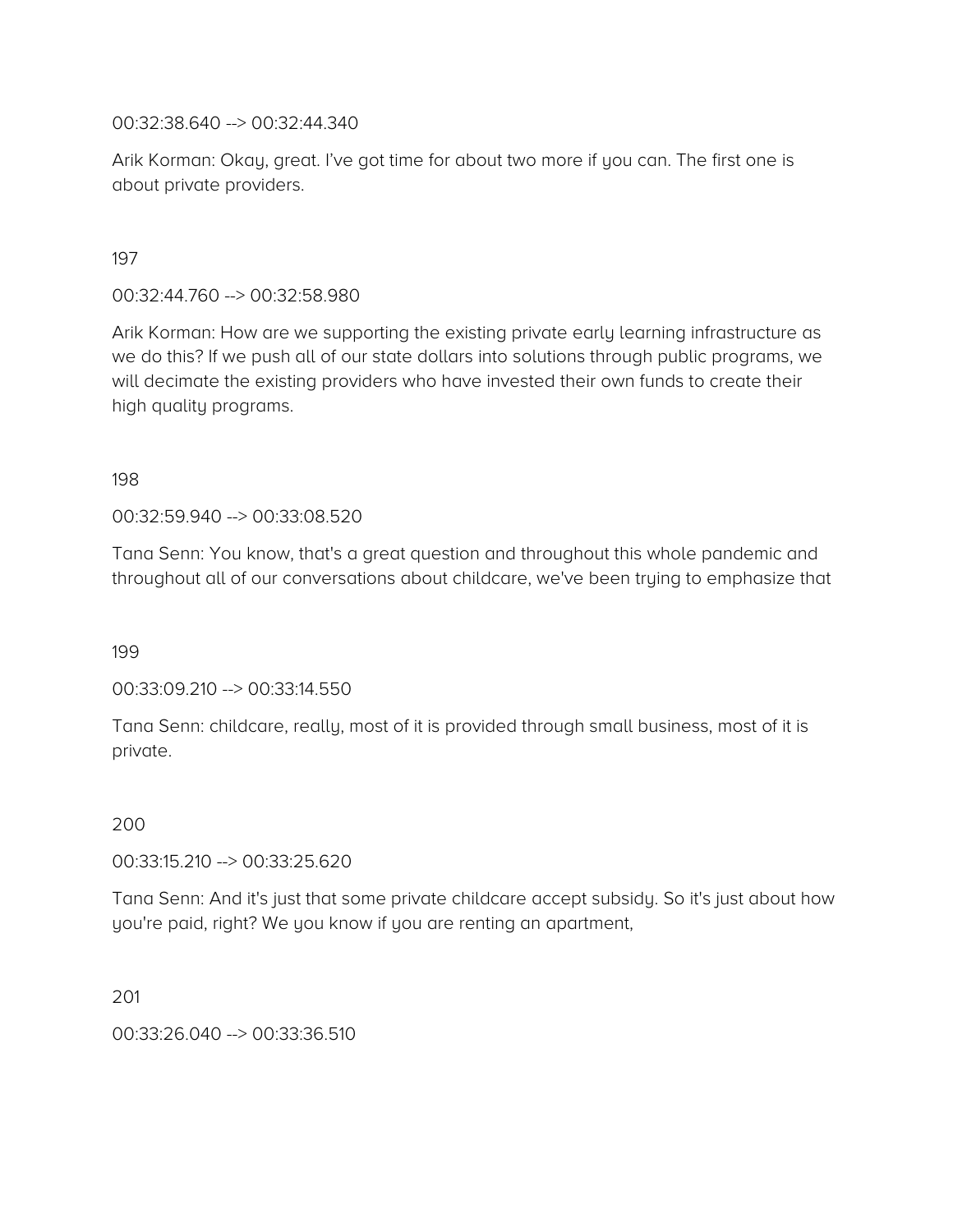Tana Senn: whether you have a section eight voucher, assistance from the city, you're paying for it yourself, your parents are paying for your rent, whatever it may be, you're paying the rent.

202

00:33:36.750 --> 00:33:42.750

Tana Senn: And the same with childcare. There's public funding, but it's going to private childcare.

### 203

00:33:43.740 --> 00:33:57.090

Tana Senn: But not all private childcare accepts subsidized children, and even during this pandemic, we know that there's such a need for childcare. It's so important for working families and then for business that we've been sending grants out

#### 204

00:33:57.600 --> 00:34:10.770

Tana Senn: to childcare, whether they focus mainly on those who accept subsidy but also really recognizing that we need to support all childcare if we have the capacity and enough money to do so.

#### 205

00:34:11.190 --> 00:34:17.730

Tana Senn: And the early learning facility grants, we want to encourage people to take subsidized kids because they're everywhere

#### 206

00:34:18.150 --> 00:34:26.580

Tana Senn: across our state. And so we really need to make sure that we have a more even playing field, so that all families can go to work, get that job, those kids are ready for kindergarten.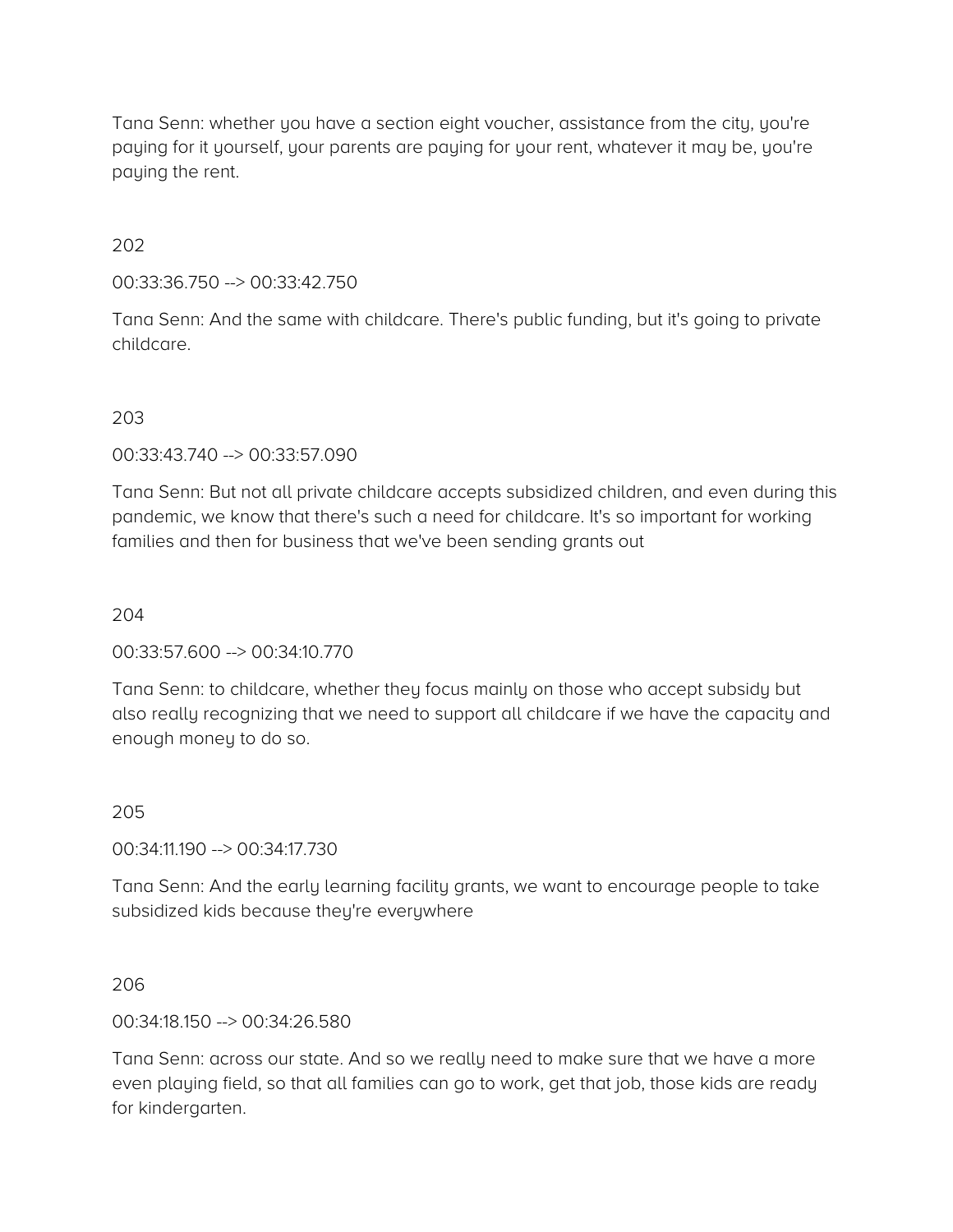00:34:27.210 --> 00:34:39.450

Tana Senn: So it's really a balance. But, again, for the most part, by supporting and expanding the subsidy program, making it closer to market rate, we are supporting private small businesses who are childcare.

# 208

00:34:40.710 --> 00:34:47.910

Claire Wilson: Yeah, the only thing I'll add is, we also have family, friends, and neighbor in there, because we also know that

# 209

# 00:34:48.270 --> 00:34:56.490

Claire Wilson: many of our families – it is about choice, and not all families are choosing family childcare, nor are they choosing childcare centers.

### 210

00:34:56.700 --> 00:35:05.940

Claire Wilson: Nor are they choosing a state or federally funded pre-K program or childcare or early care program. So it is about choice and it's about making sure that we're

### 211

### 00:35:06.390 --> 00:35:22.350

Claire Wilson: meeting the needs of children and families across the state as best we can. But we cannot do that without money. It's not an entitlement program, and until it becomes one, it's about convincing people that it is the investment that needs to happen.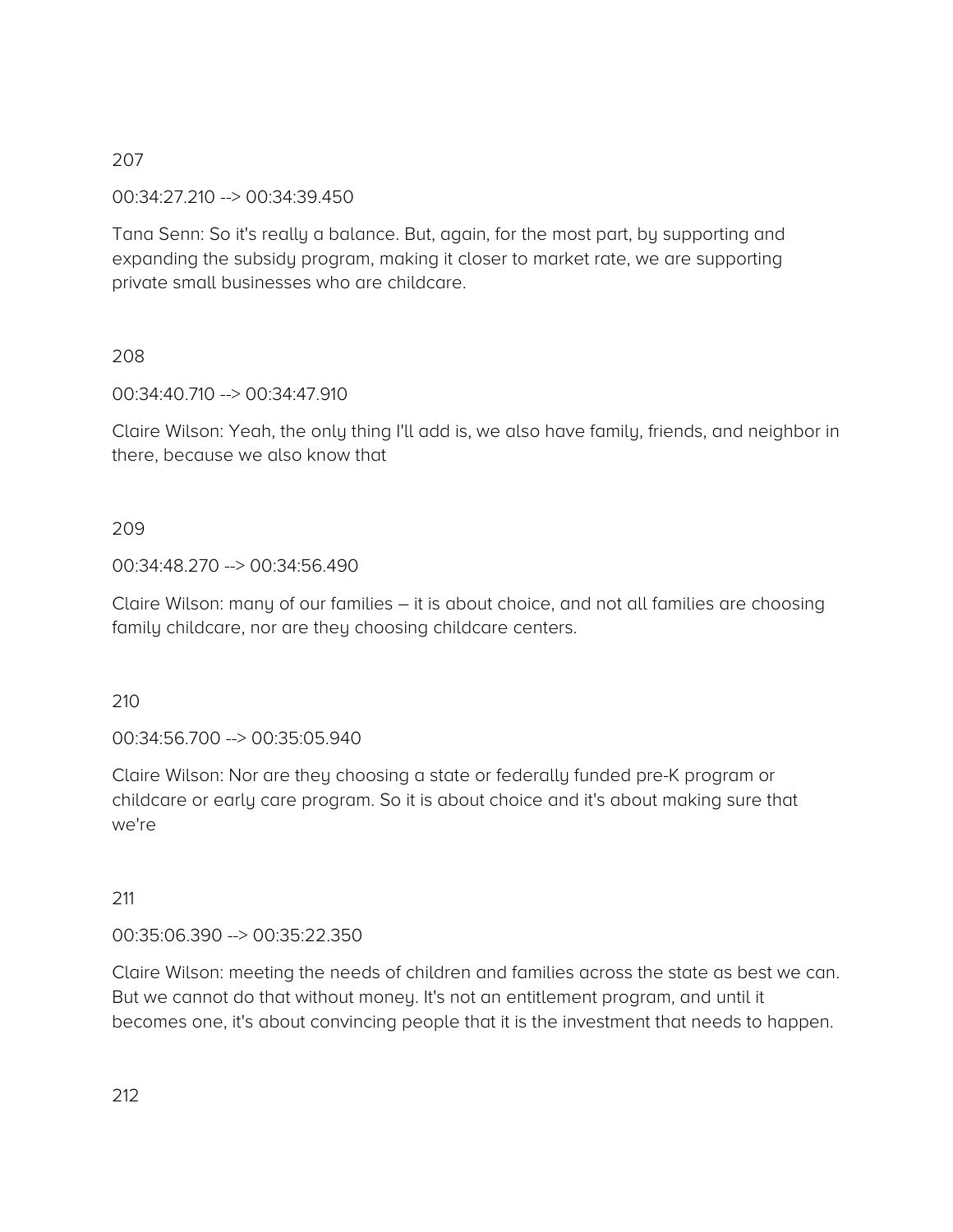00:35:22.890 --> 00:35:27.690

Arik Korman: Great. Thank you. And the last question that I have here is about long term strategies.

213

00:35:28.320 --> 00:35:39.450

Arik Korman: How do we ensure that the childcare and early learning system does not revert back to business as usual in the months and years following COVID? What is the best way that the Fair Start for Kids Act addresses this?

214

00:35:42.420 --> 00:35:45.030

Tana Senn: So this is really a long term plan.

215

00:35:46.170 --> 00:35:58.050

Tana Senn: This really lays out a roadmap of where we want to go with childcare and early learning. But if we do not have dedicated funding, that is exactly what will happen. We will rely on

216

00:35:58.740 --> 00:36:08.790

Tana Senn: the investments from the federal government, who are giving us a boost, right? And hopefully that will get out the door soon this year, but those dollars are going to end.

217

00:36:09.420 --> 00:36:22.230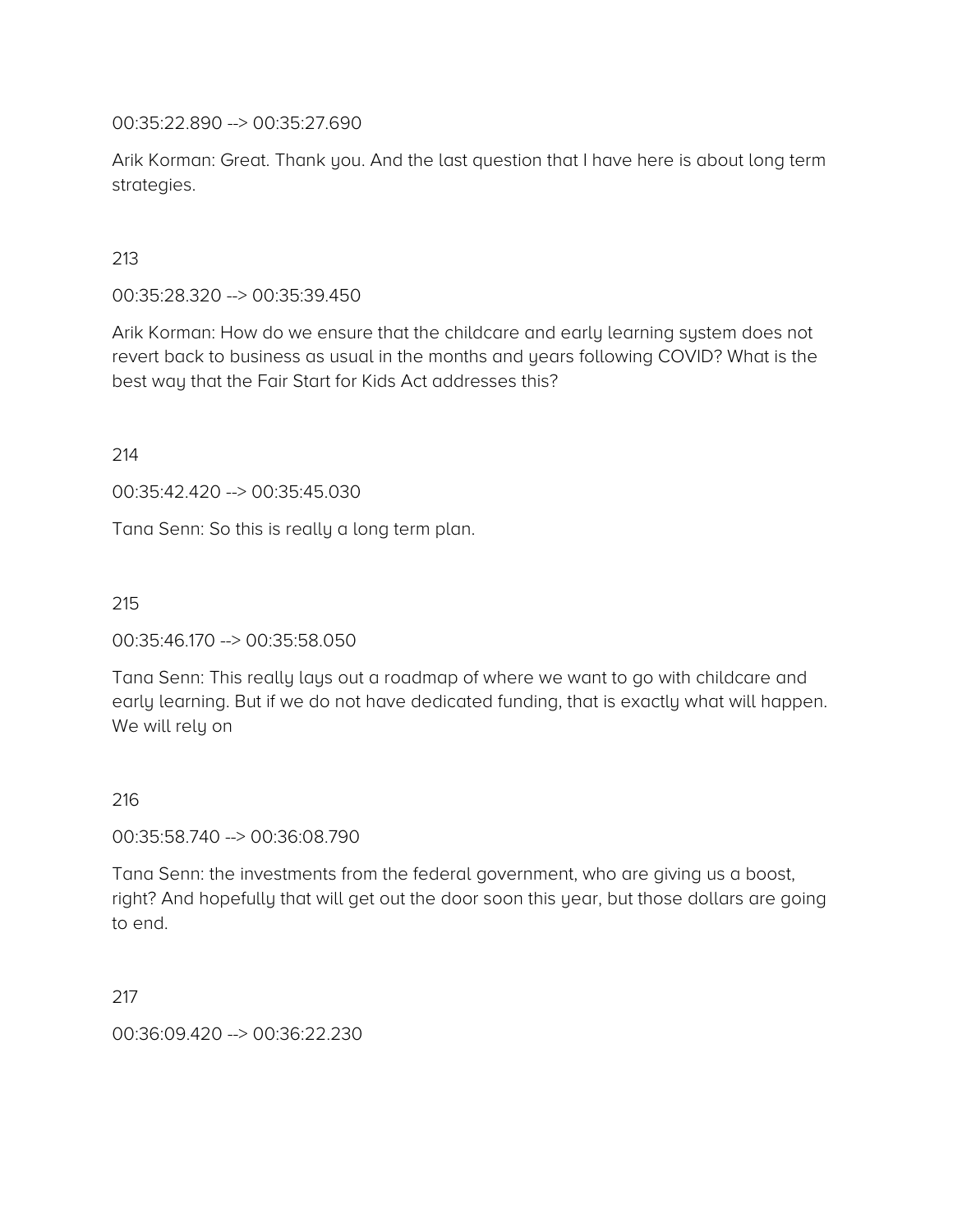Tana Senn: And so we really need to look at a long term solution. Again, to make sure that childcare are willing to stay in the field, to get their education to be in the field, to build or expand their current practice.

### 218

00:36:22.740 --> 00:36:36.810

Tana Senn: Or else, why would they believe that we, as a state, are going to continue to invest more in childcare when the history has shown, we do not break 1% of our budget for early learning? And so dedicated revenue

#### 219

00:36:37.800 --> 00:36:51.150

Tana Senn: again, my plug for House Bill 1496, which is a capital gains tax, is one option to make sure that we're using the proceeds of investments to make the best investment we can make so that all kids have a fair start.

220

00:36:53.910 --> 00:36:55.830

Arik Korman: Senator Wilson, is there anything you want to add to that?

#### 221

00:36:56.550 --> 00:37:05.760

Claire Wilson: You know, other than we have to invest. And we invested as a state in our higher ED system, making sure that we have College Promise for our students

#### 222

00:37:06.480 --> 00:37:14.520

Claire Wilson: that are leaving our high schools, and we need to have the same promise for all of our young families with children that are moving into our system.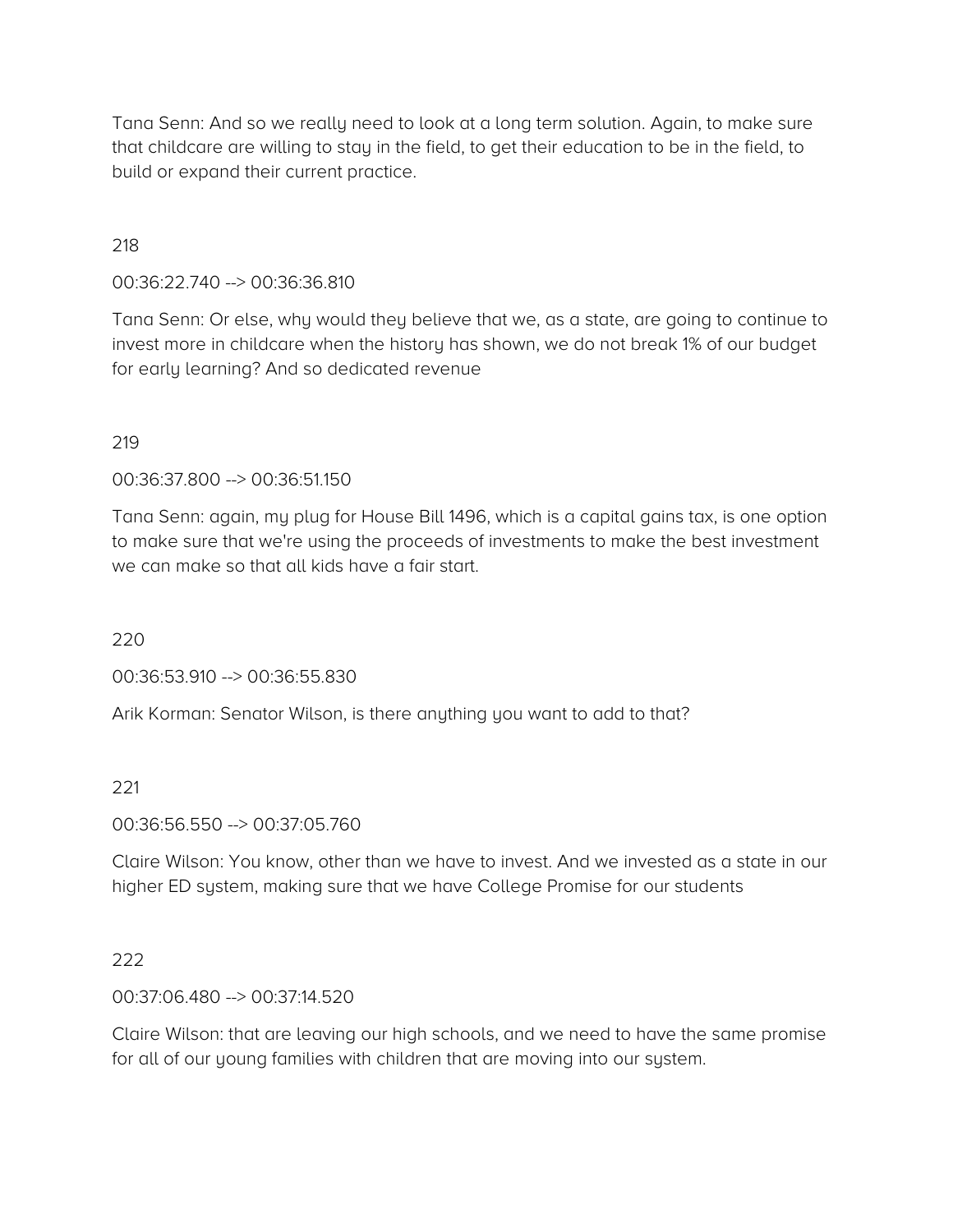00:37:15.120 --> 00:37:23.670

Claire Wilson: We also know the return on investment is well worth it. And I will also say it's exactly the conversations that have been happening in every

224

00:37:24.000 --> 00:37:33.000

Claire Wilson: single room. And people who have never talked childcare are speaking as if it has been a priority

### 225

00:37:33.360 --> 00:37:40.260

Claire Wilson: for ever. And let them speak, because that's exactly I think what needs to happen.

### 226

00:37:40.590 --> 00:37:46.260

Claire Wilson: And I'm going to be also really honest in saying suddenly it's also an issue of privilege, where prior

### 227

00:37:46.500 --> 00:37:53.430

Claire Wilson: individuals with resources had access and could pay for what they needed. And we are suddenly in this pandemic situation,

228

00:37:53.730 --> 00:38:07.050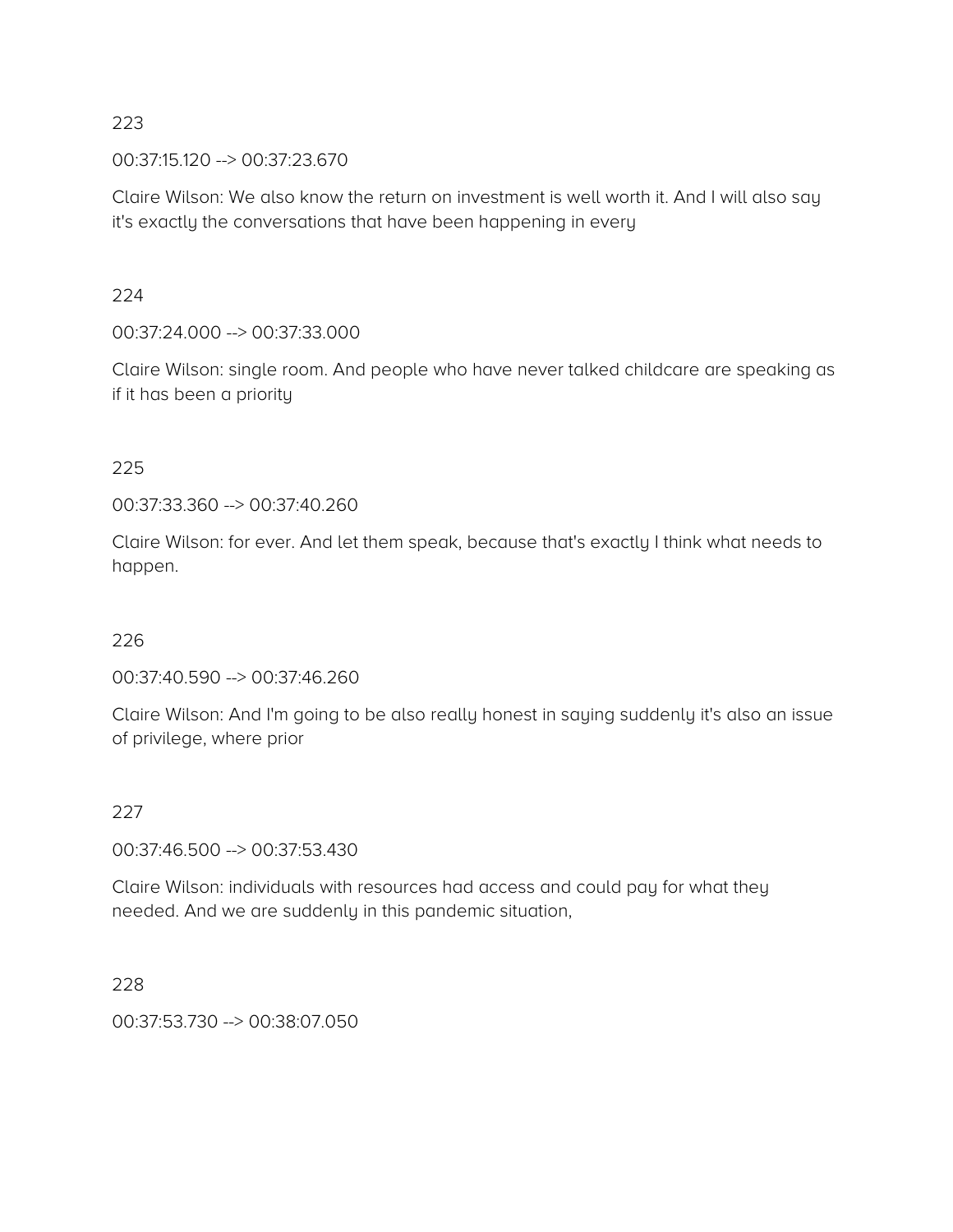Claire Wilson: where even if you had access to resources, you could not find what you needed, and so I think there's also a greater understanding of how important it is and how critical it is. Even if you want it,

### 229

00:38:07.530 --> 00:38:16.920

Claire Wilson: that you can't always find it. And it is our job to support all folks who are trying to move into or come back to

### 230

00:38:17.820 --> 00:38:31.260

Claire Wilson: a living wage so they can dream and be successful and support kids. So I just appreciate all the support of folks I know that are listening today, and of you as well and Rep. Senn, because I think this is the time.

### 231

00:38:31.950 --> 00:38:41.670

Tana Senn: Senator Wilson, it's been such an honor to work with you and love the partnership between the two of us and between the House and the Senate, and all of those who've been working on this, so thank you.

#### 232

00:38:42.390 --> 00:38:54.030

Arik Korman: Great. Well, thank you Representative Senn and Senator Wilson, and thanks to all of you for participating and submitting questions, I know I wasn't able to get to all of the questions, so I will share them with Representative Senn and

### 233

00:38:54.630 --> 00:39:01.980

Arik Korman: Senator Wilson's legislative assistants, so that they can look at that as well. If you would like to support the Fair Start for Kids Act, by the way,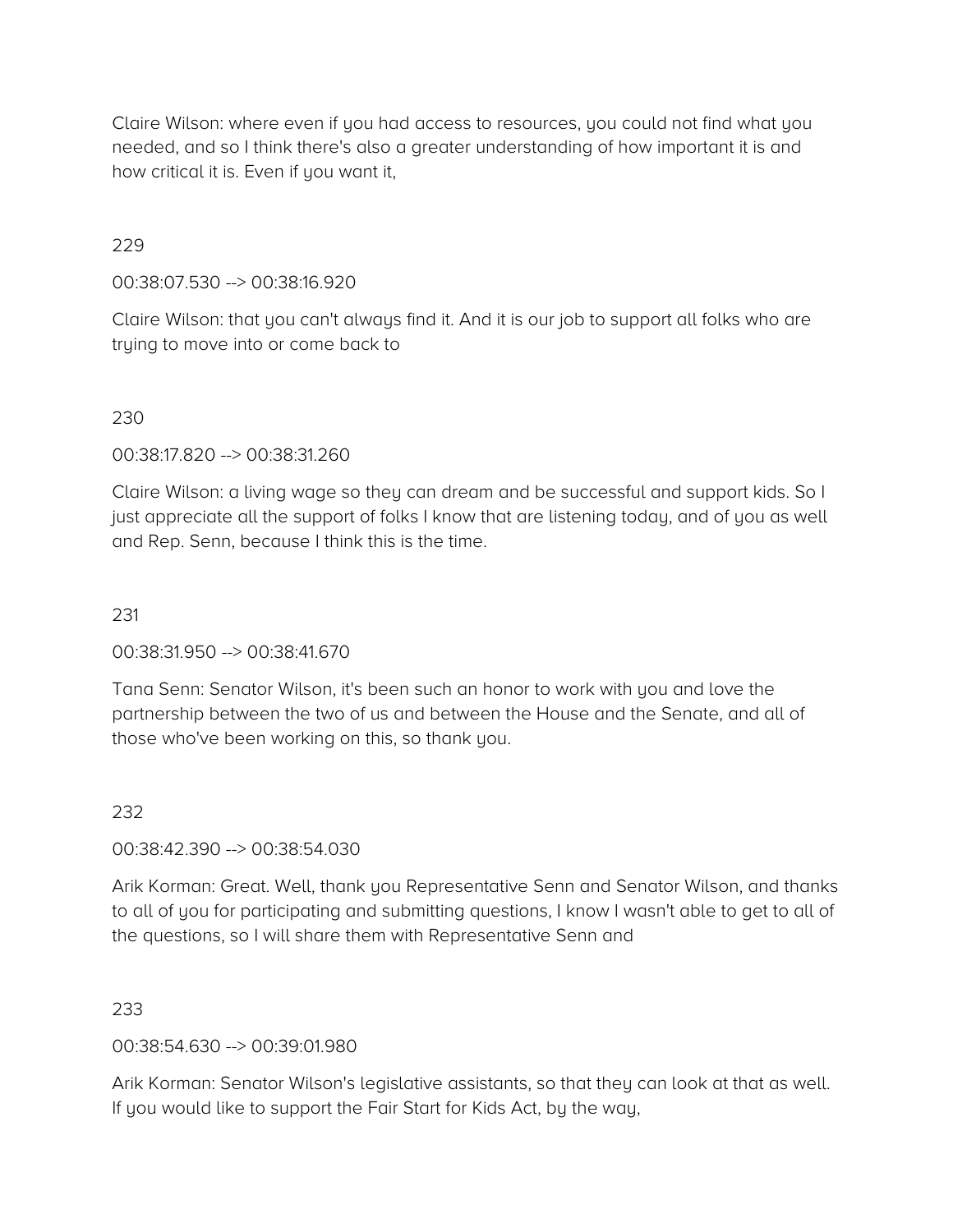00:39:02.520 --> 00:39:08.910

Arik Korman: you can participate in our action alert, which I will include in our follow-up email that you'll be getting in about 24 hours.

235

00:39:09.270 --> 00:39:25.470

Arik Korman: And if you'd like to support House Bill 1496, which League of Education Voters also supports, I will give you the link to do that in the follow-up email. Just go to leg.wa.gov, type in 1496 in the bill info, and then you can sign in pro.

# 236

### 00:39:26.580 --> 00:39:39.030

Arik Korman: Our next webinar will take place Thursday February 25. Co-presented with the College Spark Foundation, we have assembled a statewide panel to address advancing educator diversity,

### 237

00:39:39.510 --> 00:39:45.690

Arik Korman: including Alexandra Manuel, the Executive Director of the Washington state Professional Education Standards Board,

### 238

00:39:47.130 --> 00:39:54.930

Arik Korman: Dr. Mia Tuan, Dean of the University of Washington College of Education, and other educators and leaders from across the state.

239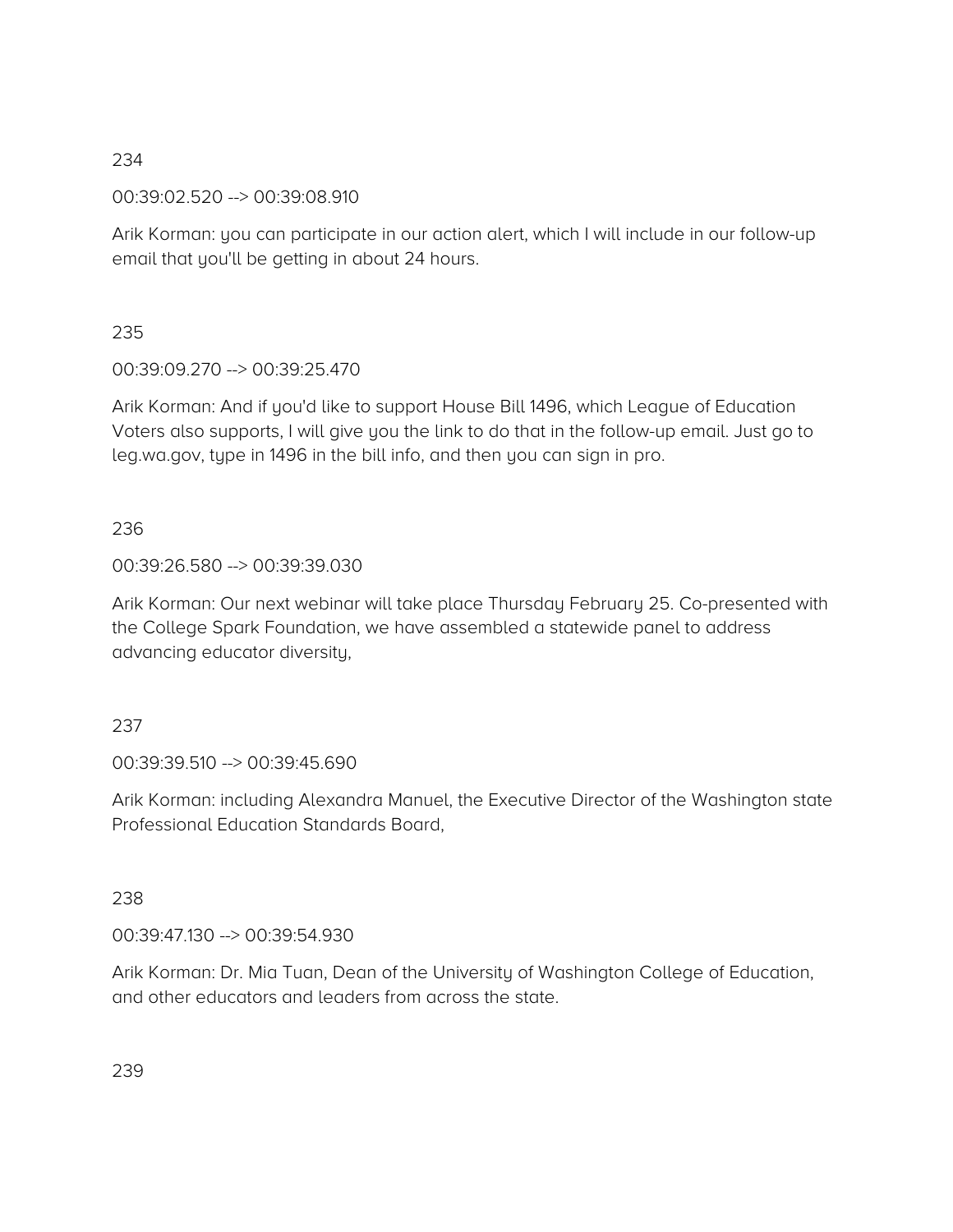### 00:39:55.590 --> 00:40:07.080

Arik Korman: The registration link is on our website, educationvoters.org. Just click on events, then Lunchtime LEVinars. I'll also share the webinar information in the follow-up email that will arrive in your inbox in about 24 hours.

240

### 00:40:07.470 --> 00:40:14.880

Arik Korman: Also, the National Women's Political Caucus of Washington is dedicated to recruiting, training, and electing women to public office.

#### 241

00:40:15.270 --> 00:40:20.970

Arik Korman: We know women of color are the backbone of their communities, and they want to give them the tools that they need to run.

### 242

00:40:21.450 --> 00:40:35.160

Arik Korman: They have an annual training exclusively for women of color, and LEV is excited to share this information and the free training. The training will cover the basics – to get your name on the ballot, from fundraising to messaging with local campaign experts.

#### 243

00:40:35.520 --> 00:40:44.070

Arik Korman: Please join the National Women's Political Caucus of Washington March 6 online for a training, or March 20 for a training exclusively for women of color.

#### 244

00:40:44.370 --> 00:40:51.900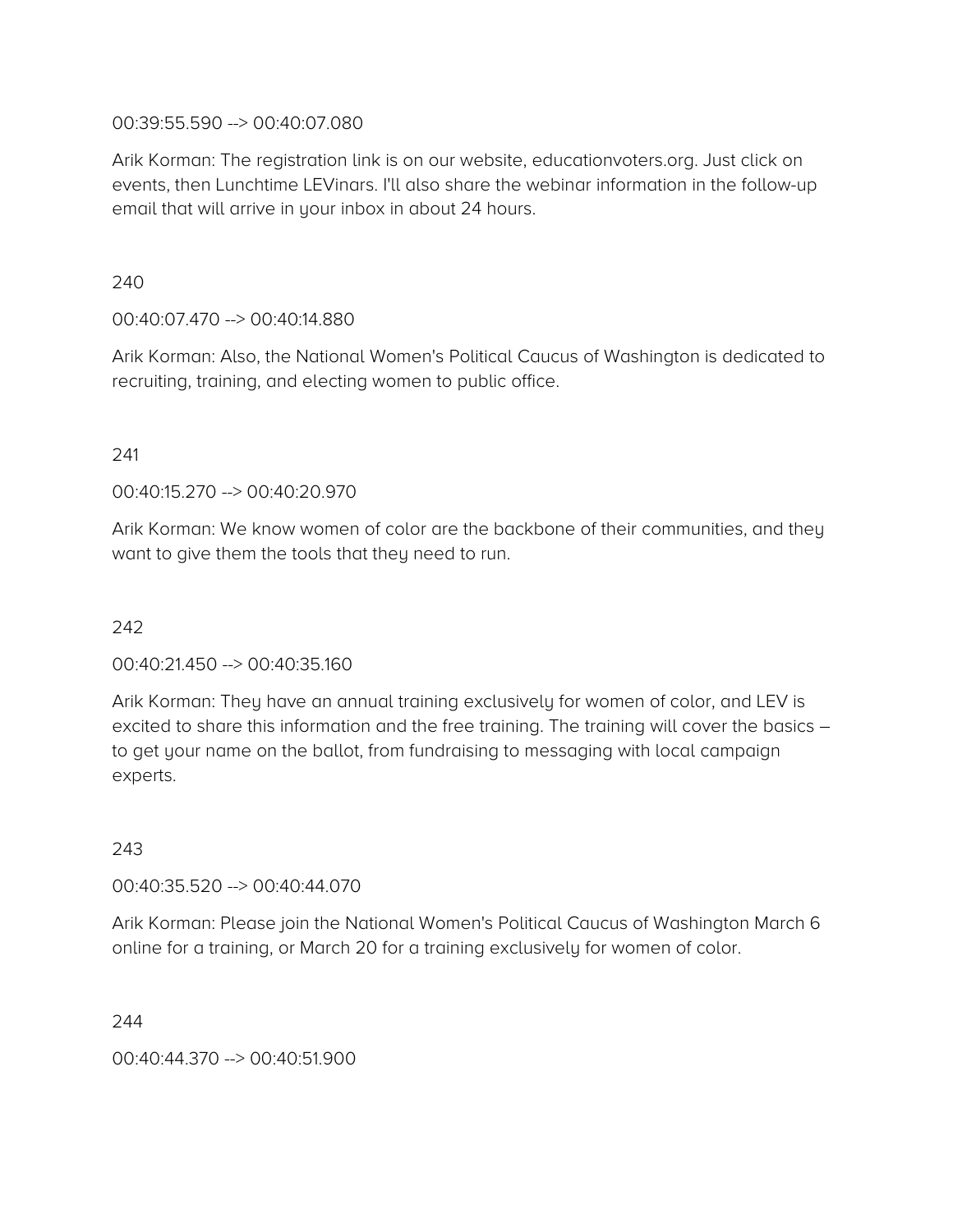Arik Korman: Please register at NWPCWA.org/events, and I'll also include that info in the follow-up email.

# 245

00:40:52.530 --> 00:41:01.830

Arik Korman: Thanks again to each of you for joining us today. If you have additional questions or comments, please send them to me at [arik@educationvoters.org.](mailto:arik@educationvoters.org)

### 246

00:41:02.310 --> 00:41:09.660

Arik Korman: A recording of today's presentation will be available on our website, educationvoters.org, and will be sent to you in the follow-up email.

# 247

00:41:10.080 --> 00:41:13.200

Arik Korman: Please feel free to share the recording with your friends and colleagues.

#### 248

00:41:13.950 --> 00:41:20.580

Arik Korman: If you would like to learn more about League of Education Voters or support our work, please visit our website, educationvoters.org.

### 249

00:41:21.090 --> 00:41:33.810

Arik Korman: Thank you again for attending. Each one of us has the right to feel safe and valued. Together, we will fight for a world in which true educational and economic equity exists. We look forward to seeing you in future LEVinars.

250